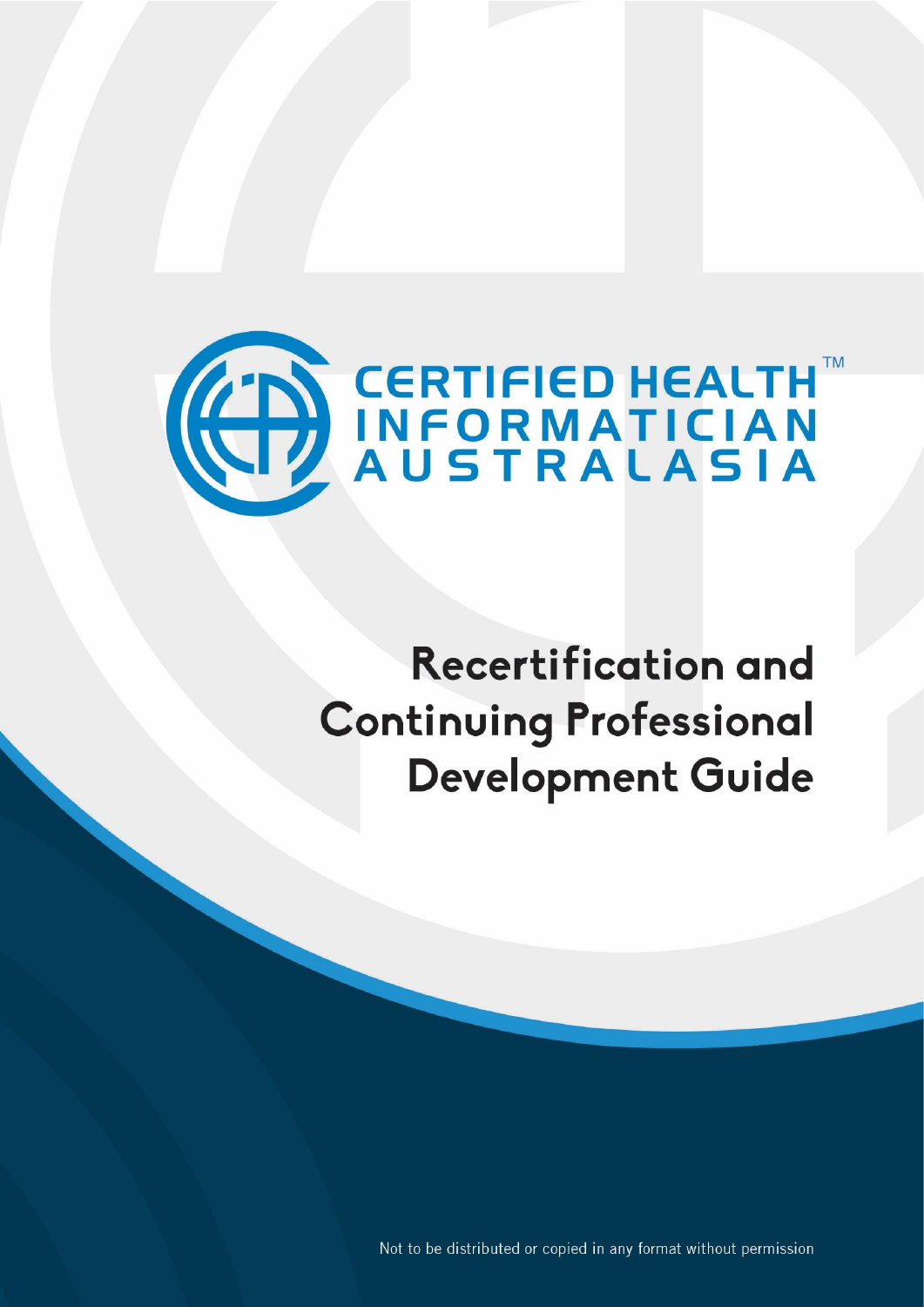Recertification and Continuing Professional Development Guide Edition 2.0 May 2022

Australasian Institute of Digital Health Ltd ABN: 80 097 598 742 ACN: 097 598 742 Level 1, 85 Buckhurst Street South Melbourne VIC 3205 Australia +61 3 9326 3311 certification@digitalhealth.org.au

Produced in Australia

All rights reserved. No part of this publication may be reproduced or transmitted in any form, or by any means, electronic or mechanical, including photocopying, recording, or any information storage and retrieval system, without permission in writing from the publisher.

© Copyright 2022 Australasian Institute of Digital Health Ltd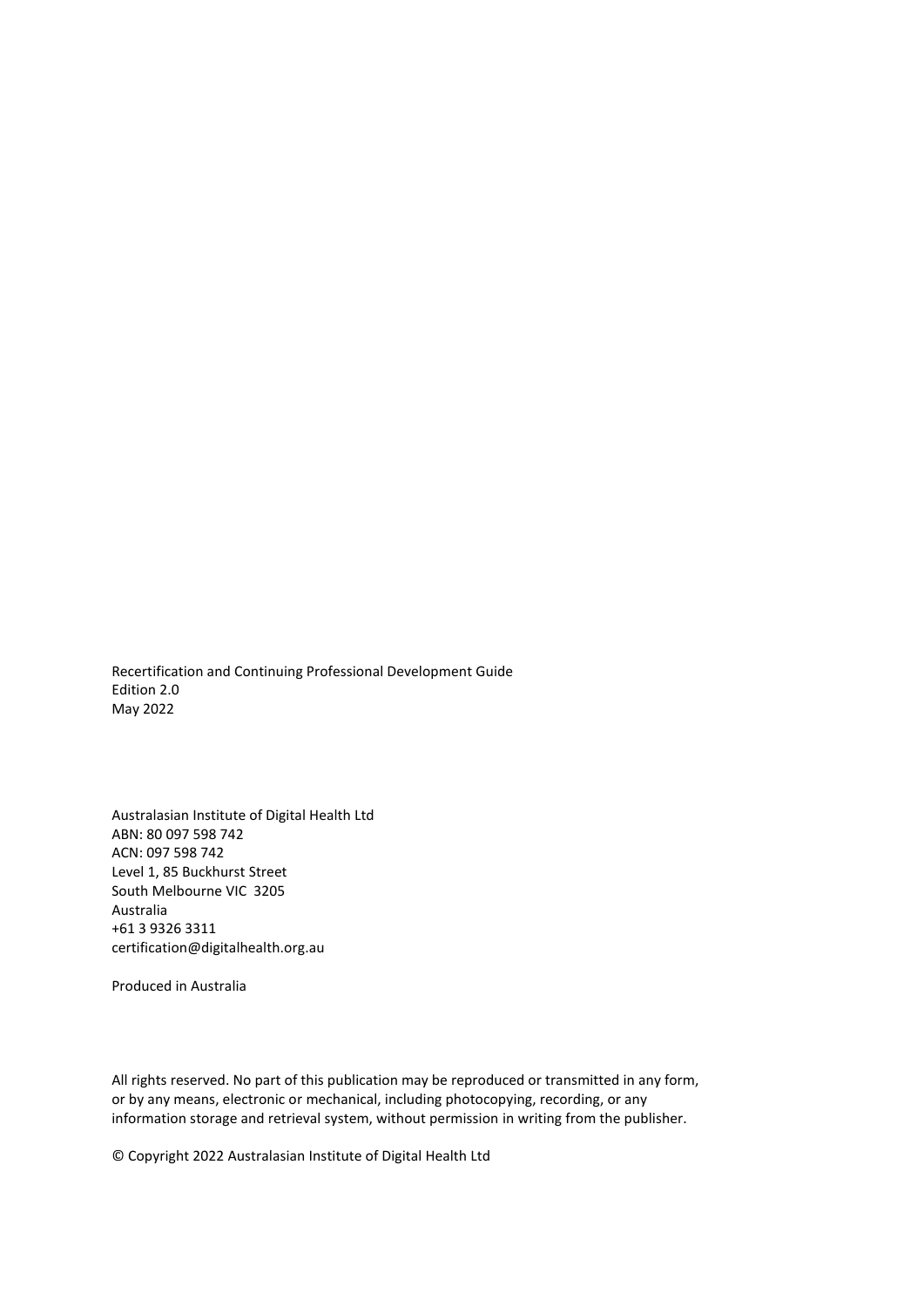# Recertification and Continuing Professional Development Guide

Version 2.0

# May 2022

| <b>Document Management</b> |                     |                                                                    |                                                                                                                                                                                                                            |
|----------------------------|---------------------|--------------------------------------------------------------------|----------------------------------------------------------------------------------------------------------------------------------------------------------------------------------------------------------------------------|
| <b>Version</b>             | <b>Date Created</b> | <b>Author</b>                                                      | <b>Nature of edits</b>                                                                                                                                                                                                     |
| 1.0                        | 20 February 2017    | L Schaper                                                          | Formatting for public release & clarification on<br>'other organisations' for earning CPD points                                                                                                                           |
| 1.1                        | 5 September 2017    | K Barbuto                                                          | New category of qualifying CPD activities. New<br>subcategory for category 3. New instructions for<br>maintaining a cloud-based CPD journal.                                                                               |
| 1.2                        | 2 November 2017     | K Barbuto                                                          | Addition of subcategory to 5 and 6.                                                                                                                                                                                        |
| 1.3                        | 13 December 2017    | K Barbuto                                                          | Clarification of contact hour                                                                                                                                                                                              |
| 1.4                        | 7 February 2018     | K Barbuto                                                          | Updated the reminder timeframes                                                                                                                                                                                            |
| 1.5                        | 29 March 2018       | K Barbuto                                                          | Updated category 1                                                                                                                                                                                                         |
| 1.6                        | 10 April 2018       | K Barbuto                                                          | Clarification of category 2                                                                                                                                                                                                |
| 1.7                        | 28 February 2019    | D McCormick                                                        | Update Categories of qualifying CPD activities,<br>add new category 8, add examples of CPD<br>activities and extension requirements and<br>remove inaugural CHIA recertification exception<br>as this has passed           |
| 1.8                        | 23 February 2020    | L Schaper                                                          | Update for launch of AIDH (impacts references<br>to HISA and ACHI only)                                                                                                                                                    |
| 1.9                        | 30 September 2020   | D McNeile McCormick<br><b>CHIA Examination Committee</b>           | Update governance changes, and Category 4 to<br>include a sixth earning option                                                                                                                                             |
| 2.0                        | 26 August 2021      | J Bichel-Findlay, David<br>O'Driscoll, Kerryn Butler-<br>Henderson | Review of all categories in response to areas of<br>interpretation, including review of the entire<br>document. Updates to align with updates to the<br>Australian Health Informatics Competency<br>Framework (AHICF) V2.0 |

The processes around CHIA recertification are determined by the CHIA Examination Committee. This Recertification Guide was produced for the CHIA community. Any future changes will be determined by the Examination Committee and new versions of this Guide will be produced as a consequence.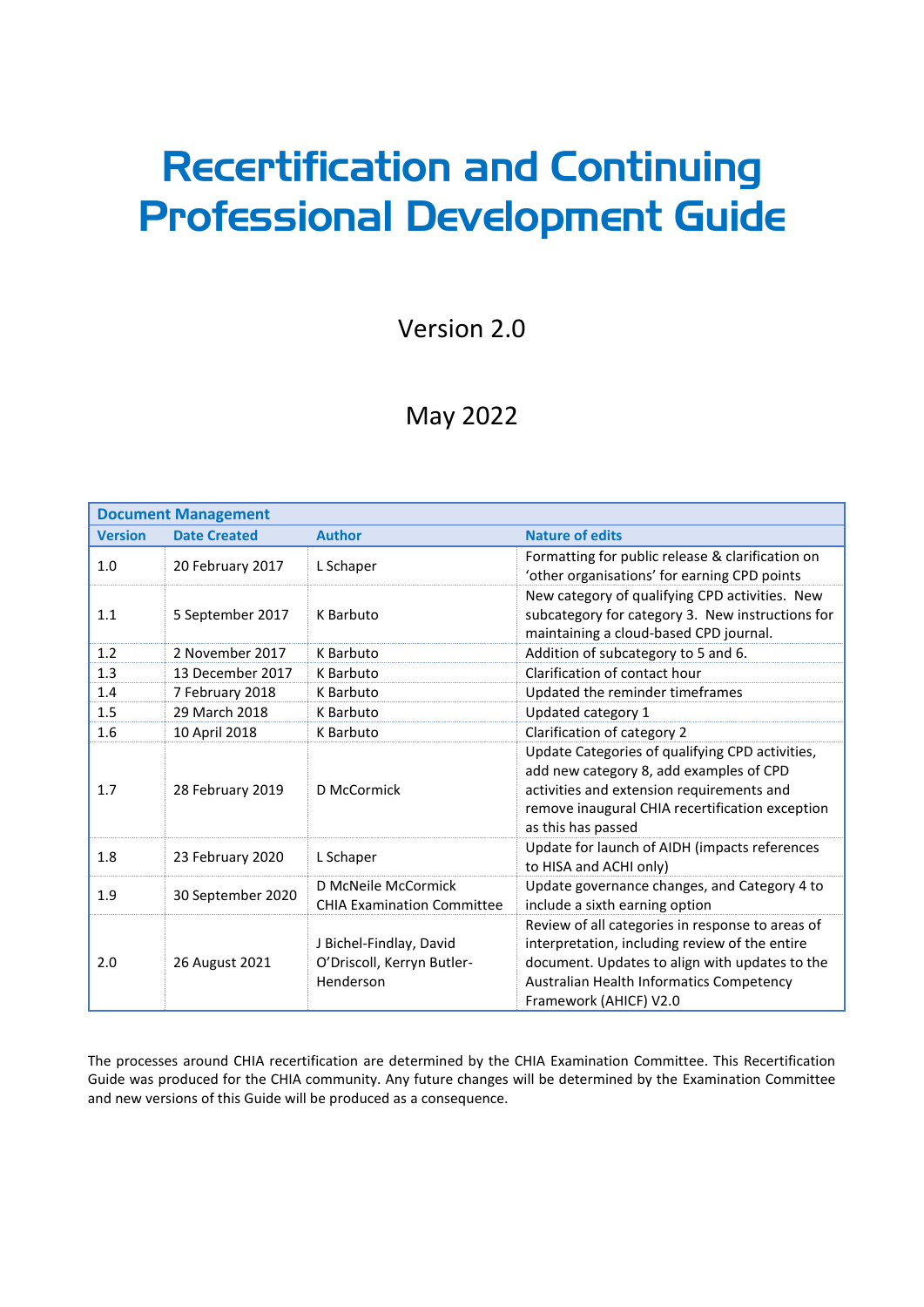

## Table of Contents

| 1              |     |  |
|----------------|-----|--|
| $\mathbf{2}$   |     |  |
| 3              |     |  |
|                | 3.1 |  |
|                | 3.2 |  |
| 4              |     |  |
|                | 4.1 |  |
|                | 4.2 |  |
|                | 4.3 |  |
| 5              |     |  |
|                | 5.1 |  |
|                | 5.2 |  |
|                | 5.3 |  |
|                | 5.4 |  |
| 6              |     |  |
|                | 6.1 |  |
|                | 6.2 |  |
| $\overline{ }$ |     |  |
|                | 7.1 |  |
|                | 7.2 |  |
|                | 7.3 |  |
|                | 7.4 |  |
| 8              |     |  |
| 9              |     |  |
|                | 9.1 |  |
|                | 9.2 |  |
| 10             |     |  |
| 11             |     |  |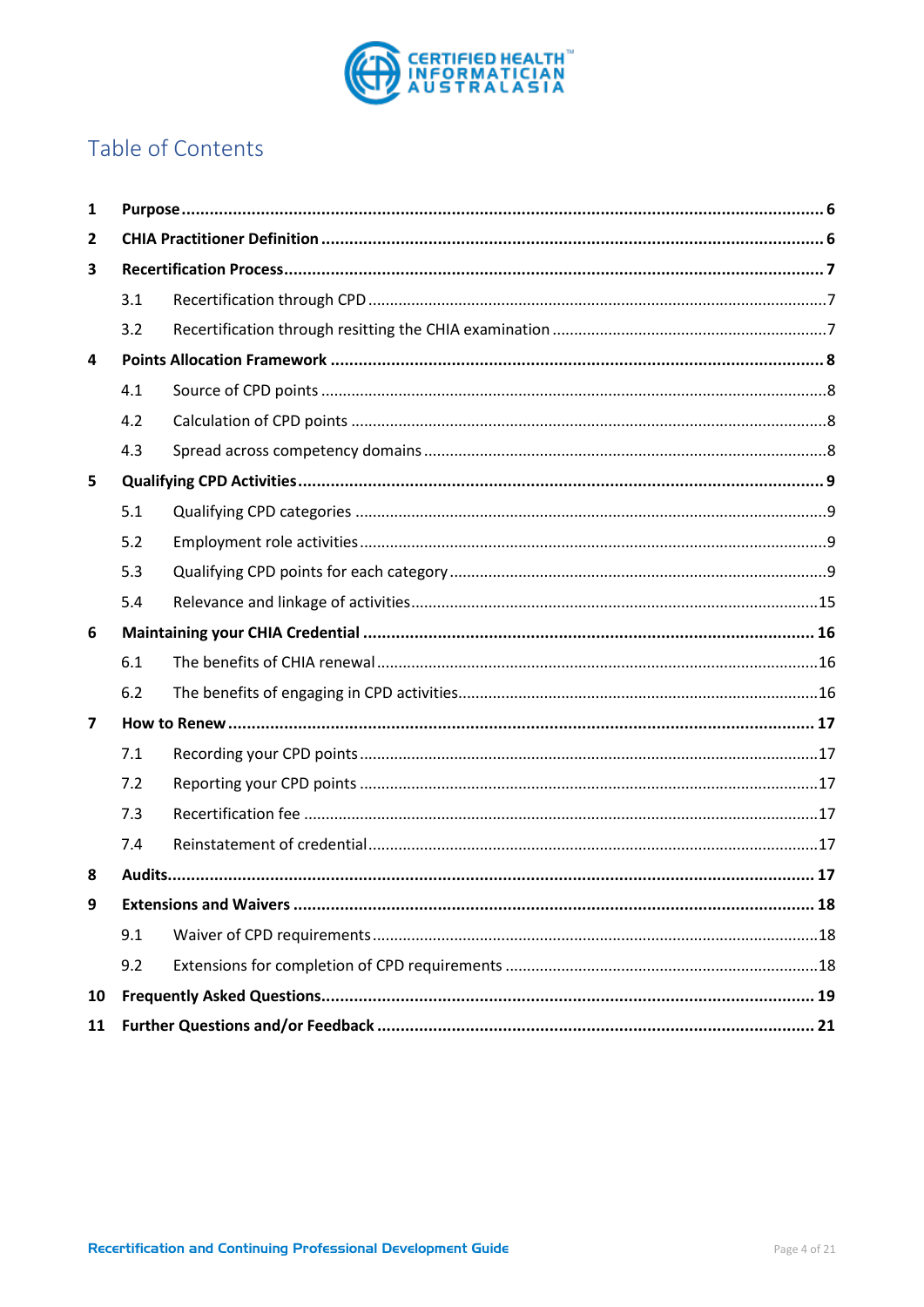

# Terms and Abbreviations

#### Terms

The term *health informatics* used throughout this Guide refers to *digital health or health informatics*.

#### Abbreviations

These are the acronyms and initialisms that are used throughout this Guide.

| <b>Abbreviation</b> | <b>Full form</b>                                      |
|---------------------|-------------------------------------------------------|
| <b>AHICF</b>        | Health Informatics Competency Framework               |
| <b>AIDH</b>         | Australasian Institute of Digital Health              |
| <b>AMIA</b>         | American Medical Informatics Association              |
| <b>AQF</b>          | Australian Qualifications Framework <sup>1</sup>      |
| <b>CHIA</b>         | Certified Health Informatician Australasia            |
| <b>CPD</b>          | <b>Continuing Professional Development</b>            |
| EC                  | <b>Examination Committee</b>                          |
| <b>HIKM</b>         | Health Information and Knowledge Management           |
| <b>HIMAA</b>        | Health Information Managers Association of Australia  |
| <b>HIMSS</b>        | Healthcare Information and Management Systems Society |
| HiNZ                | <b>Health Informatics New Zealand</b>                 |
| ICT                 | Information and Communications Technologies           |
| <b>IMIA</b>         | International Medical Informatics Association         |
| <b>MOOC</b>         | Massive Open Online Course                            |
| <b>TOGAF</b>        | The Open Group Architecture Framework                 |

<sup>1</sup> Information on AQF levels can be found in the Australian Qualifications Framework [\(https://www.aqf.edu.au/\)](https://www.aqf.edu.au/)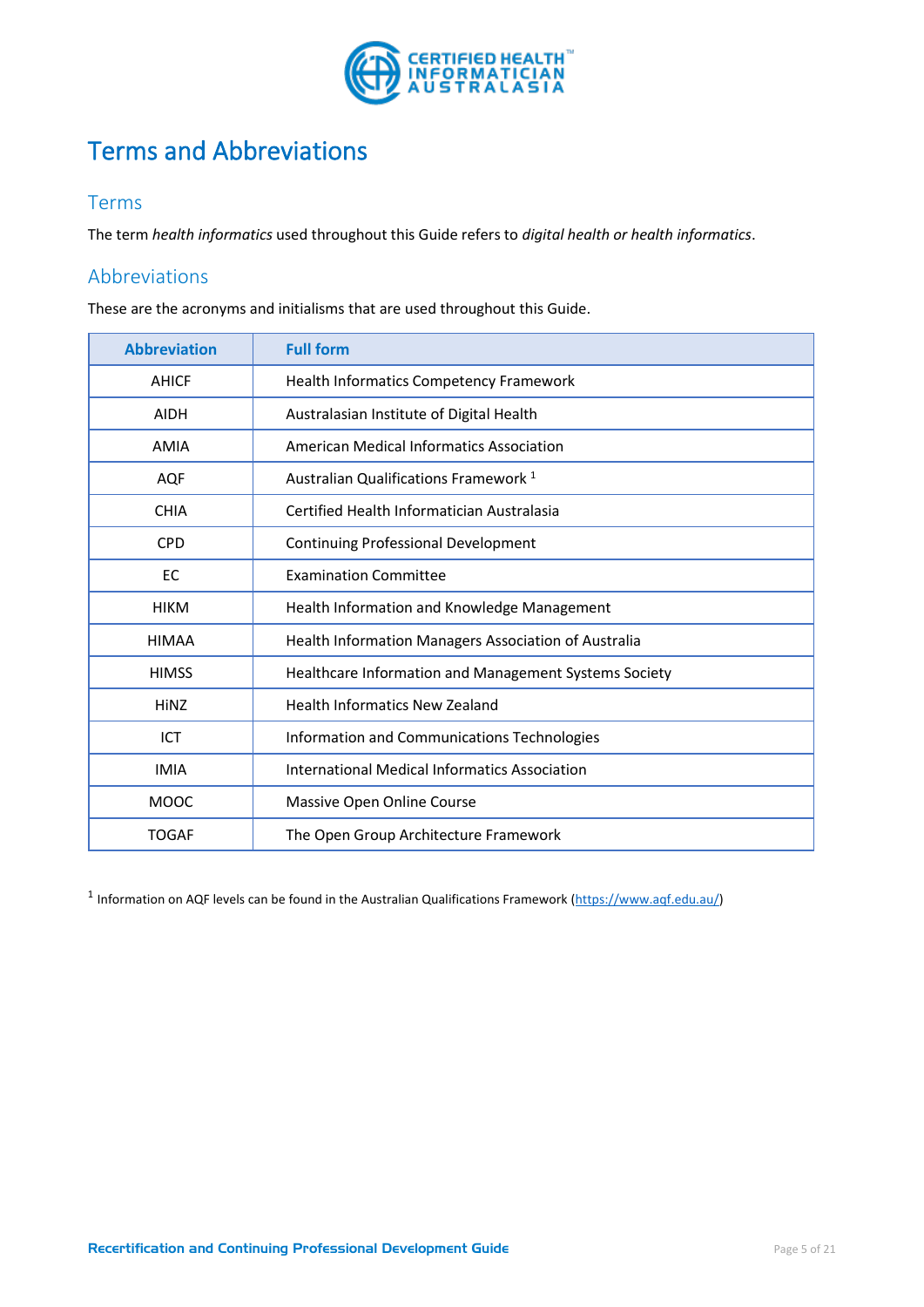

## <span id="page-5-0"></span>1 Purpose

The Certified Health Informatician Australasia (CHIA) Recertification program ensures that certified professionals demonstrate continued CHIA competence by:

- completing learning and development activities that update healthcare informatics knowledge and skills aligned to the Australian Health Informatics Competency Framework (AHICF), and
- earning the required number of continuing professional development (CPD) points across the CHIA content domains.

This CHIA Recertification and Continuing Professional Development Guide (herein referred to as the Guide), developed by the CHIA Examination Committee (EC), outlines the intent and processes to retain the currency of CHIA certification and should be read in conjunction with the AHICF.

# <span id="page-5-1"></span>2 CHIA Practitioner Definition

The CHIA is an individual who has demonstrated broad expertise in, knowledge of, and the ability to apply health informatics principles, concepts, methods, and skills. The certification covers a wide range of topics, with 53 competencies across six domains of expertise considered essential to a health informatician in Australasia.

CHIA is a unique credentialing program that formally recognises the knowledge of those working in health informatics upon successfully completing an examination that tests the knowledge identified in the AHICF.

Health informaticians work in collaboration with healthcare sector stakeholders and healthcare services professionals to improve the quality of clinical care, patient safety, productivity, and health outcomes through:

- fostering and facilitating the best practice application and use of information and communications technologies (ICT)
- designing, developing, adopting, managing and supporting robust fit-for-purpose ICT solutions which leverage value for consumers, clinicians and the business
- participating in decision making focused on leveraging ICT as an enabler for innovation and improving service delivery models, whilst also lowering service delivery risks
- promoting and assisting with the incorporation and maintenance of ethical policies, principles, guidelines and practices for the capture, collection, validation, storage, management, analysis, reporting, dissemination and exchange of data and information; and
- promoting and assisting with the incorporation and maintenance of appropriate and consistent standards for all aspects of ICT, data and information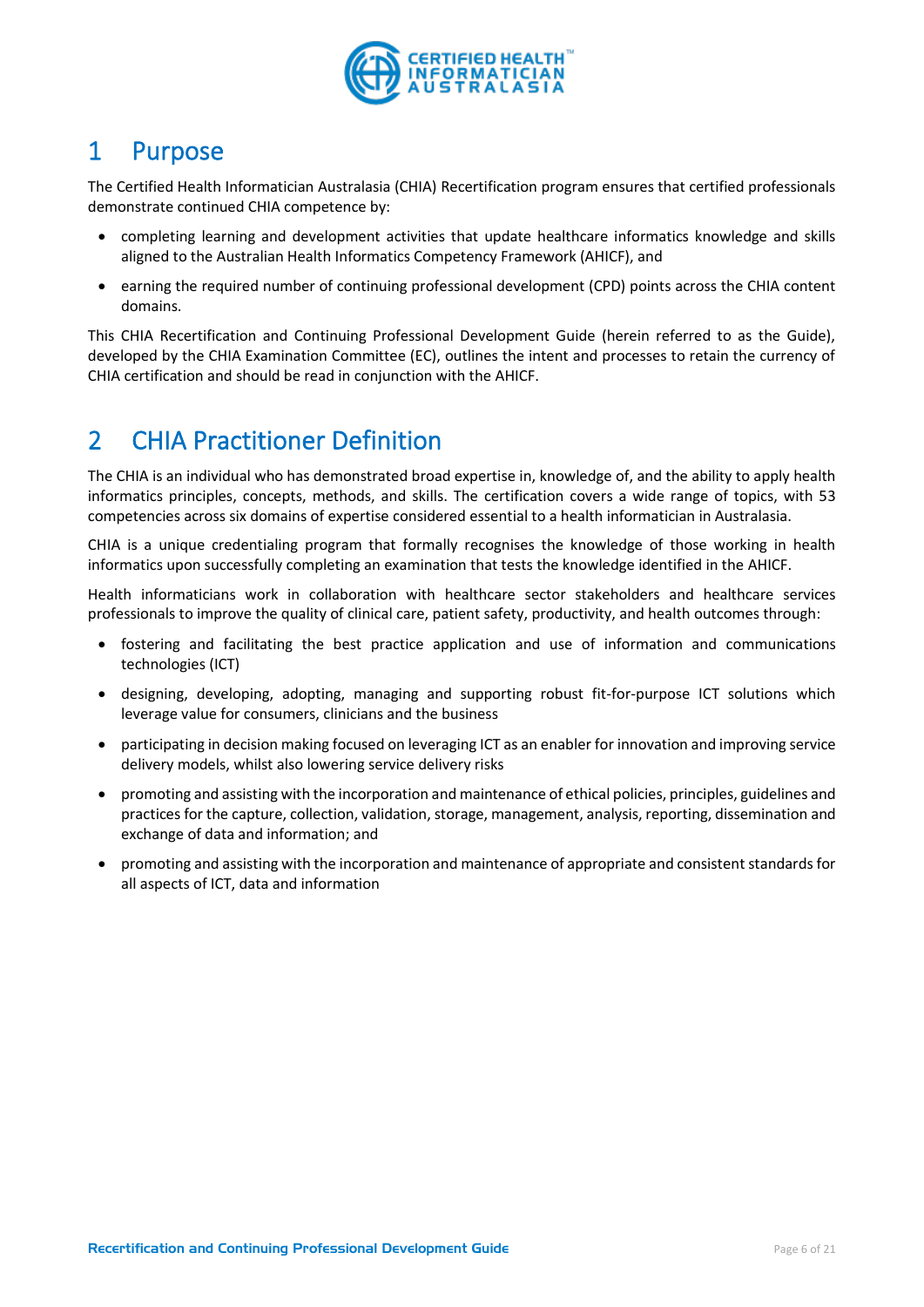

# <span id="page-6-0"></span>3 Recertification Process

Recertification must be completed every three years to maintain your CHIA certification, and is achieved through:

- CPD activities, or
- resitting and passing the CHIA Examination.

### <span id="page-6-1"></span>3.1 Recertification through CPD

To keep your CHIA current via CPD activities, you are required to:

- 1. obtain **60 CPD points** during your three-year recertification cycle by participating in professionaleducation activities.
- 2. **document** your activities in the CPD Journal.
- 3. submit your *CPD Journal* to the CHIA Program ideally **eight (8) weeks before the Expiry of Credential date** to allow time for your application to be processed prior to your certification expiring. You will be sent four reminders – at 24, 12, six, and one month prior to expiry of your certification.
- 4. **pay your recertification fee** online before your Expiry of Credential date.

For example:

| <b>Date CHIA Certification Awarded</b><br>(as per your CPD Journal) | <b>Date of Expiry of Credential</b><br>(as per your CPD Journal) | <b>Recertification application due</b><br>8 weeks prior to expiry |
|---------------------------------------------------------------------|------------------------------------------------------------------|-------------------------------------------------------------------|
| 15 March 2020                                                       | 15 March 2023                                                    | 15 January 2023                                                   |
| 4 June 2021                                                         | 4 June 2024                                                      | 4 April 2024                                                      |

#### <span id="page-6-2"></span>3.2 Recertification through resitting the CHIA examination

If you do not have enough points to recertify via CPD activities, you can resit the CHIA examination to recertify. To arrange this, you will need to:

- 1. **contact the CHIA Program** to arrange your enrolment into the examination to complete your recertification.
- 2. **enrol in your recertification resit** and pay the recertification fee.
- 3. **successfully complete the examination** within 90 days.

*Note: you must pass the examination to recertify, and* you are provided two examination attempts with your resit enrolment.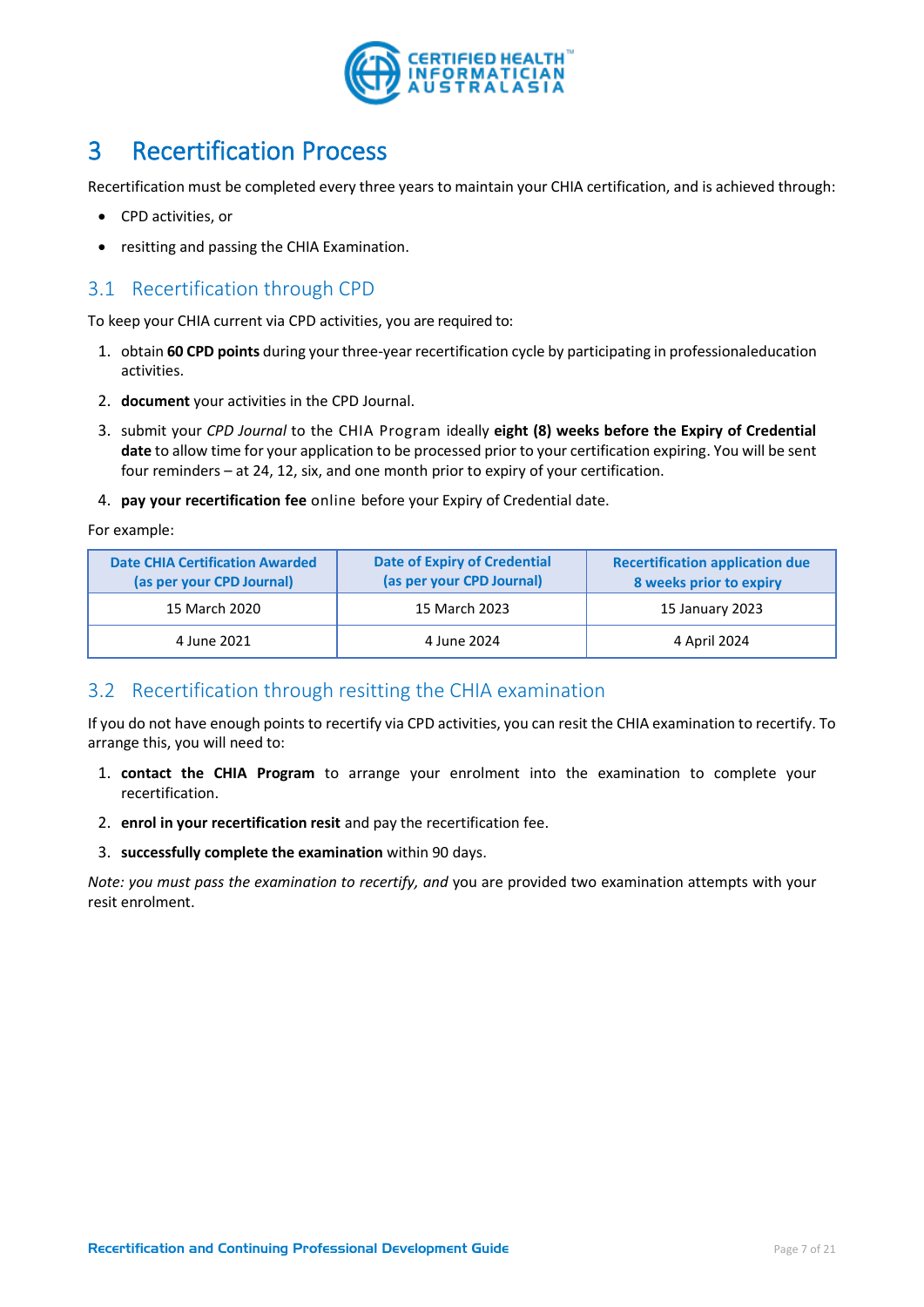

# <span id="page-7-0"></span>4 Points Allocation Framework

### <span id="page-7-1"></span>4.1 Source of CPD points

Of the 60 CPD points earned within the three-year certification period, a **minimum** of 50% of CPD points must be earned through relevant AIDH or HIMAA activities and a **maximum** of 50% of CPD points can be obtained from activities from other providers. Activities offered by AIDH or HIMAA are specifically designed to align to the AHICF and therefore support ongoing professional development in health informatics.

| <b>Credential</b> | <b>Total Number of CPD</b><br><b>points Required</b> | <b>AIDH or HIMAA activities</b> | <b>Other Providers</b> |
|-------------------|------------------------------------------------------|---------------------------------|------------------------|
| CHIA              | 60 CPD points                                        | Minimum of 30 (50%)             | Maximum of 30 (50%)    |

Over time, the CHIA Program will build a list of CHIA-endorsed organisations and CPD activities and these will be published on the CHIA website. CHIAs are encouraged to promote the opportunity to earn CHIA CPD points with other organisations that may not be aware of the program.

### <span id="page-7-2"></span>4.2 Calculation of CPD points

Calculation of CPD points is based upon clock hours, with CPD points awarded for each 60 minutes of participation.

Fractional parts of an activity will be considered for partial credit points. The calculation can be defined as the number of minutes engaged in relevant activity divided by 60, or the relevant point allocation for that activity.

|  | For example: |  |
|--|--------------|--|
|--|--------------|--|

| <b>Minutes of Education</b>          | <b>30 Minutes</b> | <b>60 Minutes</b> | <b>90 Minutes</b> |
|--------------------------------------|-------------------|-------------------|-------------------|
| <b>Eligible CPD points</b>           | 0.5               | 1.0               | $1.5\,$           |
| <b>Hours of Content Development</b>  | <b>40 Hours</b>   | <b>100 Hours</b>  | <b>150 Hours</b>  |
| <b>Eligible CPD points</b>           | 4.0               | 10                | 15                |
| <b>Years of Professional Service</b> | <b>6 Months</b>   | 1 Year            | <b>3 Years</b>    |
| <b>Eligible CPD points</b>           | 2.5               |                   | 15                |

The number of CPD points awarded per hour depends on the activity being undertaken. Further clarification of the points earned per hour is provided in Section 5.1 of this document.

### <span id="page-7-3"></span>4.3 Spread across competency domains

Applicants are required to demonstrate knowledge advancement in the field of health informatics. It is **strongly encouraged** that you include activities from the six domains, as this will provide a broader knowledge base in line with the AHICF.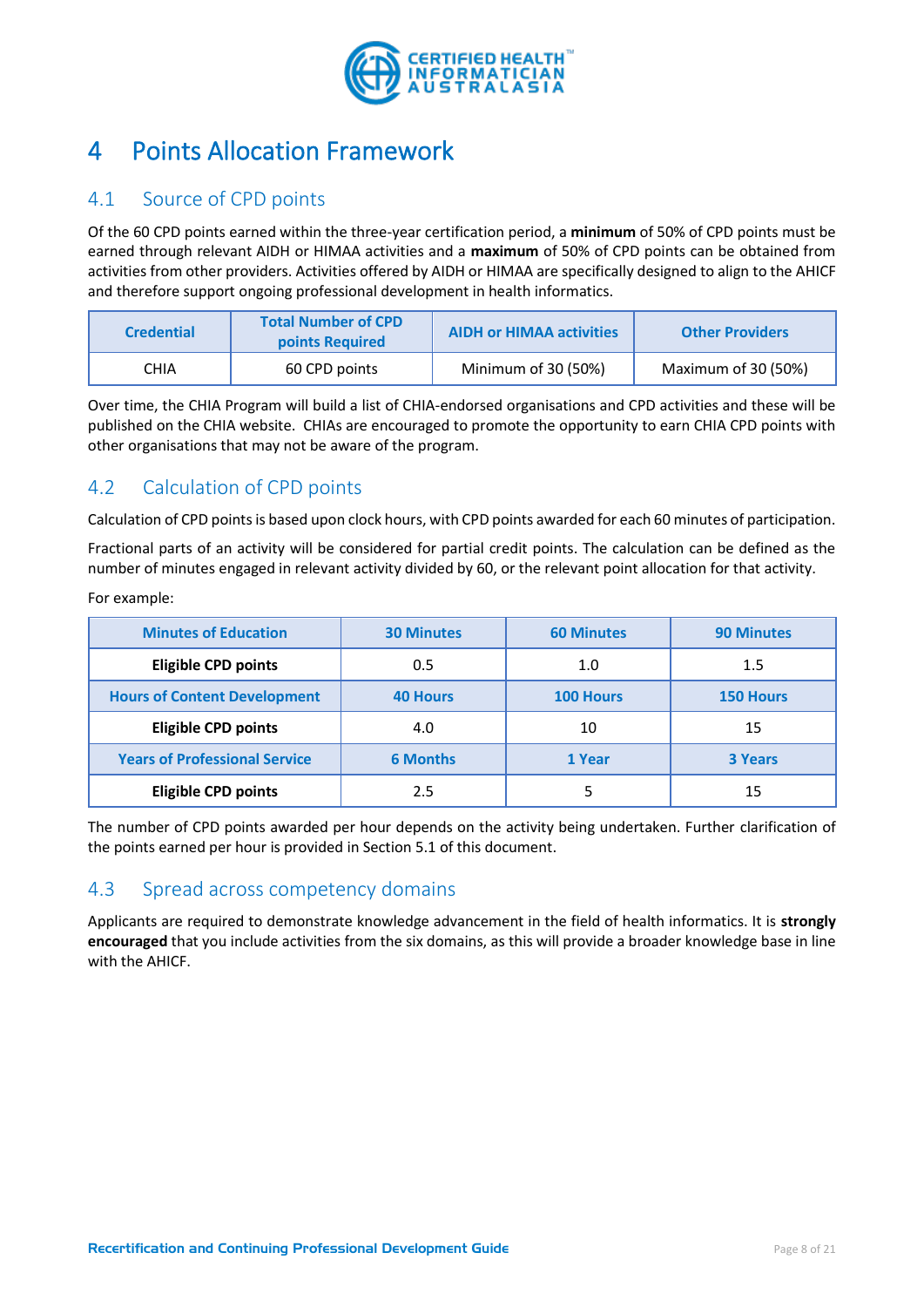

# <span id="page-8-0"></span>5 Qualifying CPD Activities

#### <span id="page-8-1"></span>5.1 Qualifying CPD categories

CHIA recognises eight categories of CPD activities:

- **1.** Attendance at Educational Events
- **2.** Completion of Academic and Vocational Education
- **3.** Content Delivery Preparation
- **4.** Publication, Research, or Content Development
- **5.** Professional Service
- **6.** CHIA Examination Question Writing
- **7.** Reviewing Publications
- **8.** Reading of Articles and Journals

### <span id="page-8-2"></span>5.2 Employment role activities

CPD systems address lifelong learning and improvement of your knowledge and skills, with activities addressing the **form** not the **function**. Activities that are completed within the normal parameters of an individual's position description or business responsibilities are eligible for CPD point accrual in Categories 3 and 4, provided personal knowledge advancement aligned to the AHICF can be demonstrated.

Activities that require topic researching and/or literature analysis would qualify, such as:

- preparation of procedure, policy, or administrative manuals
- preparation for accreditation and licensure surveys
- development of published materials and/or presentations as a direct part of an individual's employment
- instructing or teaching a class
- instructing or teaching an internal workshop for colleagues
- summarising articles or video
- development of employee and staff training materials

Activities that do not require preparatory content reading, and therefore cannot accrue CPD points include:

- attendance at staff meetings
- participation in clinical grand rounds
- participation in accreditation and licensure surveys
- conducting tours
- participation in career day activities
- attending social events
- exhibiting at a conference/event

### <span id="page-8-3"></span>5.3 Qualifying CPD points for each category

To facilitate CPD point accrual across the categories, all except Category 1 are capped. Capping refers to maximum accrual of CPD points per category within your recertification cycle. Category 1 is uncapped because it addresses participation in educational events.

Examples of relevant activities within each category follow.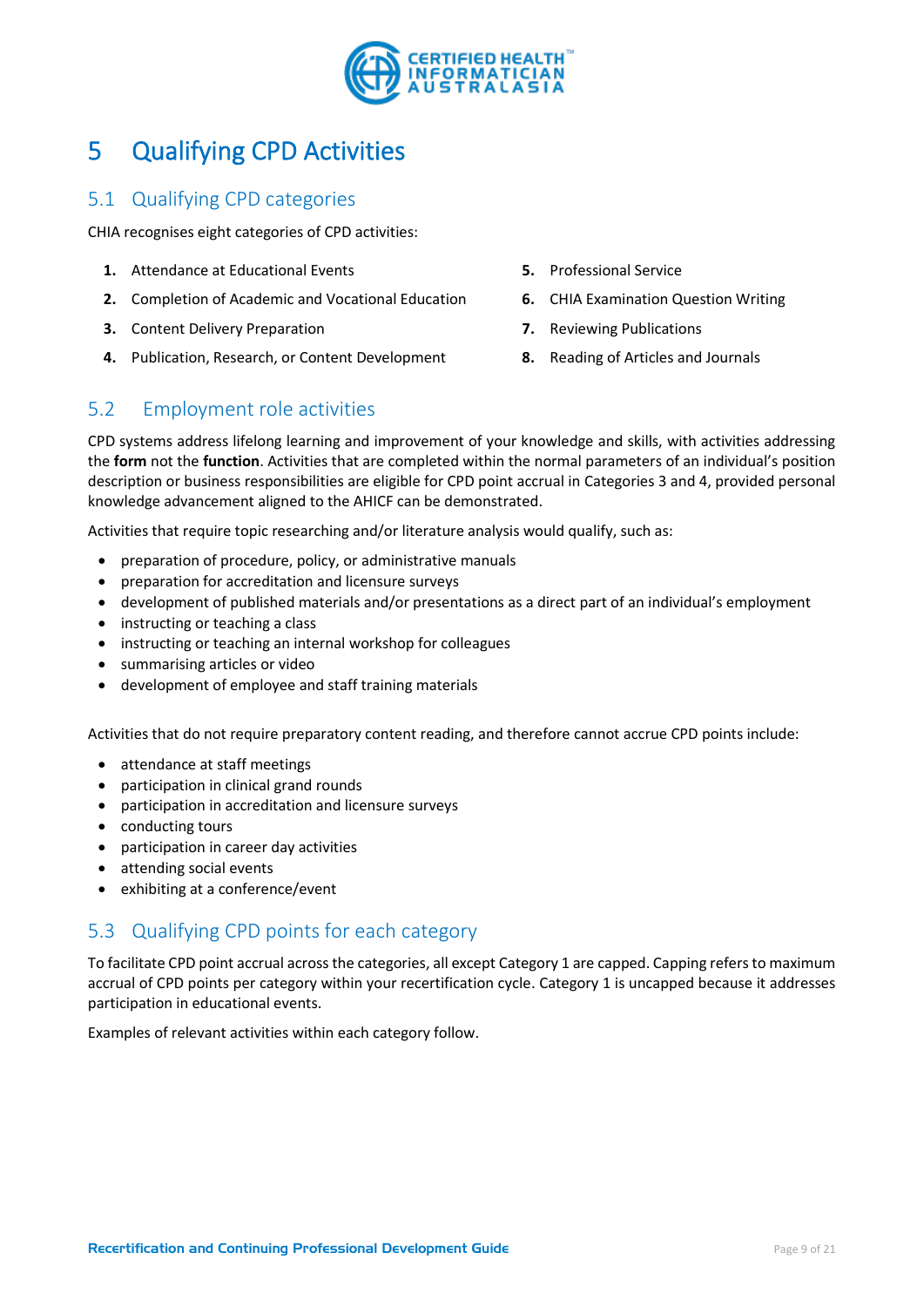

| <b>Category 1: Attendance at Educational Events</b>                                                                                                                                                                                                                                     | <b>CPD Points</b>                         |  |
|-----------------------------------------------------------------------------------------------------------------------------------------------------------------------------------------------------------------------------------------------------------------------------------------|-------------------------------------------|--|
| Category 1 is uncapped                                                                                                                                                                                                                                                                  |                                           |  |
| Educational events include conferences, seminars, workshops, webinars, podcasts, and vodcasts.                                                                                                                                                                                          | 1 CPD point per hour<br>(or part thereof) |  |
| A vendor-specific event is not eligible, as it focuses on specific information rather than addressing the body of health informatics knowledge<br>Þ                                                                                                                                     |                                           |  |
| Audit: If your recertification application is selected for an audit, you will be required to submit supporting documents such as a copy of the completion certificate(s) showing the date(s),<br>title, number of continuing professional development points, hosting organisation etc. |                                           |  |

| <b>Category 2: Completion of Academic and Vocational Education</b>                                                                                                                                                                                                                                                                                                                                                                                                       | <b>CPD Points</b>                                                                                     |
|--------------------------------------------------------------------------------------------------------------------------------------------------------------------------------------------------------------------------------------------------------------------------------------------------------------------------------------------------------------------------------------------------------------------------------------------------------------------------|-------------------------------------------------------------------------------------------------------|
| Category 2 is capped, see below sub-categories for capping                                                                                                                                                                                                                                                                                                                                                                                                               |                                                                                                       |
| Successful completion of formal education programs of study:                                                                                                                                                                                                                                                                                                                                                                                                             |                                                                                                       |
| 1. Post-secondary vocational or university subjects, Massive Open Online Courses (MOOCs), online courses, short courses,<br>or subjects offered by private registered training providers. Subjects taken in pursuit of health informatics vocational<br>(AQF Level 4-5), undergraduate (AQF Levels 6-7), or postgraduate (AQF Levels 8-10) programs are included, provided all<br>coursework and final examinations are completed by the recertification cycle end date. | 1.5 CPD point per contact hour, capped at 20<br>CPD points during the 3-year recertification<br>cycle |
| 2. Relevant non-credit adult education subjects, including attendance at a college or university, enrolment in a MOOC, or<br>other private registered training providers, without completing necessary requirements for full formal credit. Subjects<br>must be completed by the recertification cycle end date.                                                                                                                                                         | 1 CPD point per contact hour,<br>capped at 10 CPD points during the 3-year<br>recertification cycle   |
| 3. Relevant subjects or courses not specific to health informatics, but where the learnings can be applied to health<br>informatics (for example Prince2, TOGAF, agile data analytics, data visualisation, post-secondary subject, or non-credit<br>adult education subject). Subject or course must be completed by the recertification cycle end date.                                                                                                                 | 0.5 CPD point per contact hour, capped at 10<br>CPD points during the 3-year recertification<br>cycle |
|                                                                                                                                                                                                                                                                                                                                                                                                                                                                          |                                                                                                       |

*Audit: If your recertification application is selected for an audit, you will be required to submit supporting documents such as transcript(s) showing the number of academic credits, hosting organisation etc. For face-to-face courses, a contact hour is defined as time spent in a classroom. For online courses, a contact hour is defined as half of the advertised studying hours. For example, if an online course advertises as 10 hours per week, then this would equate to around 3-5 contact hours per week.*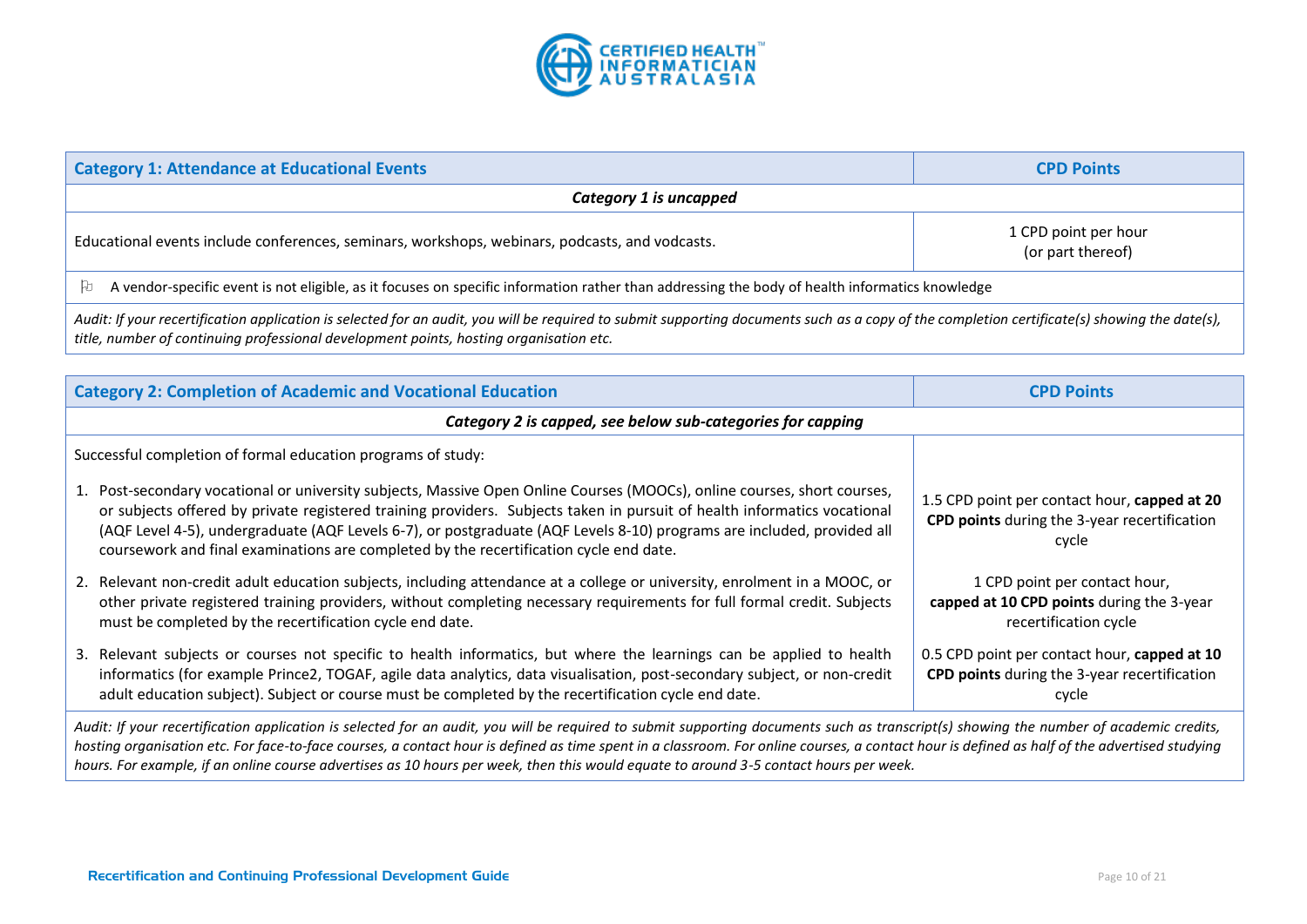

| <b>Category 3: Content Delivery Preparation</b>                                                                                                                                                                                                                                                                                                                                                                                                                                                                                                                                                                                                                                                                                                                                                                                                                                                                                                                                                                                                                   | <b>CPD Points</b>                         |  |
|-------------------------------------------------------------------------------------------------------------------------------------------------------------------------------------------------------------------------------------------------------------------------------------------------------------------------------------------------------------------------------------------------------------------------------------------------------------------------------------------------------------------------------------------------------------------------------------------------------------------------------------------------------------------------------------------------------------------------------------------------------------------------------------------------------------------------------------------------------------------------------------------------------------------------------------------------------------------------------------------------------------------------------------------------------------------|-------------------------------------------|--|
| Category 3 is capped at 20 CPD points                                                                                                                                                                                                                                                                                                                                                                                                                                                                                                                                                                                                                                                                                                                                                                                                                                                                                                                                                                                                                             |                                           |  |
| Preparing for the delivery of new content to an audience:                                                                                                                                                                                                                                                                                                                                                                                                                                                                                                                                                                                                                                                                                                                                                                                                                                                                                                                                                                                                         |                                           |  |
| 1. Speaker at an educational program (conference, seminar, workshop, and virtual delivery mechanism such as webinar,<br>podcast, and vodcast)                                                                                                                                                                                                                                                                                                                                                                                                                                                                                                                                                                                                                                                                                                                                                                                                                                                                                                                     | 1 CPD point per 15 minutes of podium time |  |
| 2. Panel participant or Chair of a panel for an educational program (conference, seminar, workshop, and virtual delivery<br>mechanism such as webinar, podcast, and vodcast)                                                                                                                                                                                                                                                                                                                                                                                                                                                                                                                                                                                                                                                                                                                                                                                                                                                                                      | 1 CPD point per 60 minutes of podium time |  |
| 3. Guest lecturer for a vocational/university course                                                                                                                                                                                                                                                                                                                                                                                                                                                                                                                                                                                                                                                                                                                                                                                                                                                                                                                                                                                                              | 1 CPD point per 15 minutes of podium time |  |
| 4. Presenter of a poster at an education program                                                                                                                                                                                                                                                                                                                                                                                                                                                                                                                                                                                                                                                                                                                                                                                                                                                                                                                                                                                                                  | 1 CPD point per poster                    |  |
| Activities undertaken within your employment role are eligible for CPD point accrual in this category provided personal knowledge advancement can be<br>demonstrated.                                                                                                                                                                                                                                                                                                                                                                                                                                                                                                                                                                                                                                                                                                                                                                                                                                                                                             |                                           |  |
| A Repeating a presentation to a new audience is not eligible, as your personal knowledge would not have been enhanced by delivering the same content.<br>Þ<br>Þ<br>Delivering a sales pitch for a technology solution is not eligible, as your personal knowledge would not have been enhanced through preparing for the presentation.<br>Þ<br>Chairing a conference session (except for 3.2 above) is not eligible, as it does not require any pre-reading or contribution to a discourse on health informatics during the<br>session.<br>Chairing a workshop session (except for 3.2 above) is only eligible if your responsibility included researching the topic area so that planned activities for participants focus on<br>$\mathbb{R}$<br>analysis of content. If the topic area did not require researching in preparing for the workshop session, no CPD points can be awarded.<br>It is recommended that a statement be provided in the CPD Journal that summarises the major learning achieved whilst preparing for the delivery of the content.<br>Þ |                                           |  |
| Audit: If your recertification application is selected for an audit, you will be required to submit supporting documents such as a copy of the presentation outline, abstract, email accepting<br>your abstract or inviting you to speak, and evidence that you actually presented the topic e.g. thank you letter on official letterhead, social media feed, photograph.                                                                                                                                                                                                                                                                                                                                                                                                                                                                                                                                                                                                                                                                                         |                                           |  |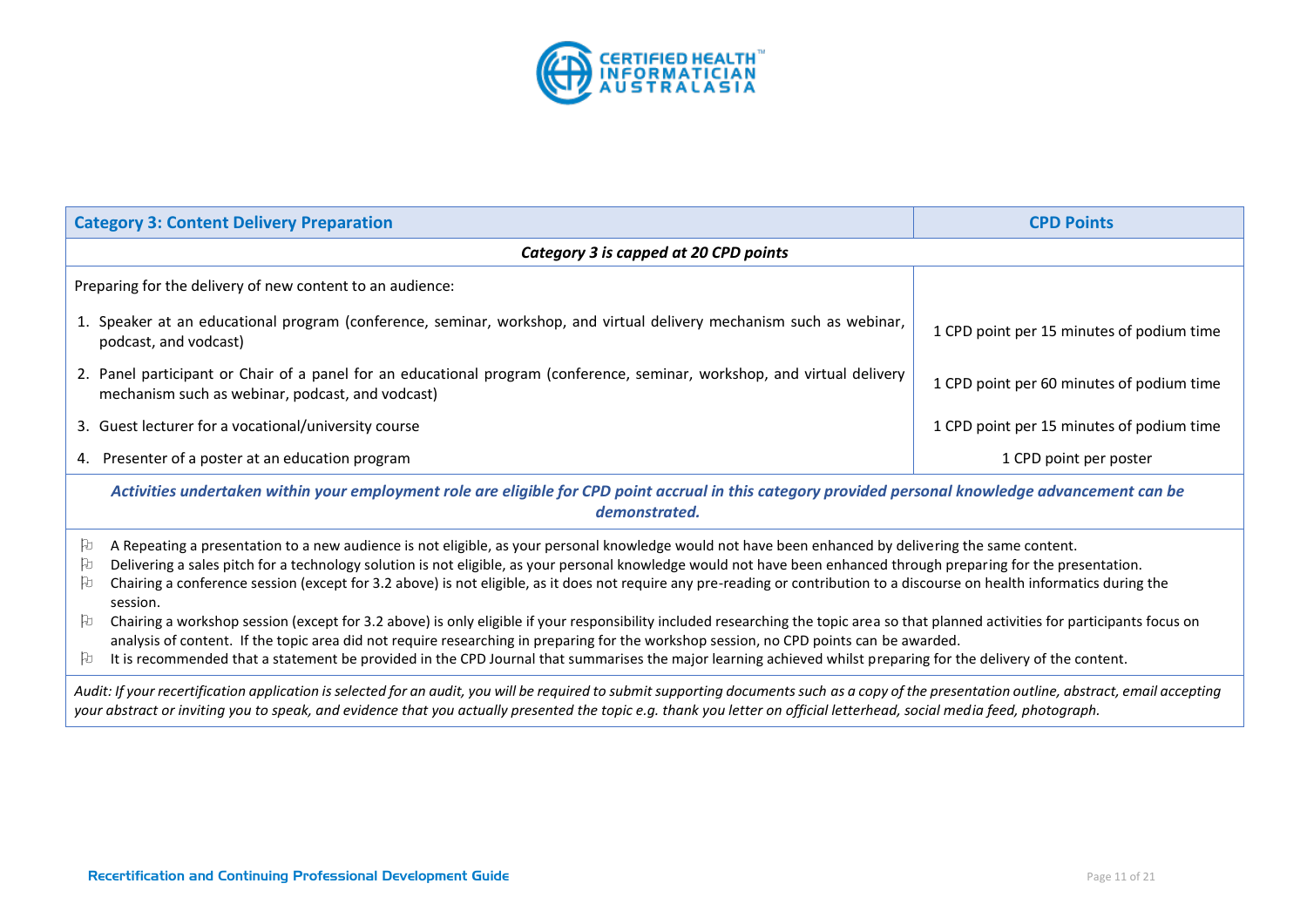

| <b>Category 4: Publication, Research, or Content Development</b>                                                                                                                                                                                                                                              | <b>CPD Points</b>                                                       |  |
|---------------------------------------------------------------------------------------------------------------------------------------------------------------------------------------------------------------------------------------------------------------------------------------------------------------|-------------------------------------------------------------------------|--|
| Category 4 is capped at 20 CPD points                                                                                                                                                                                                                                                                         |                                                                         |  |
| The development and publication of original work or the development of educational resources, reproduced by written or<br>electronic means for general dissemination to expand the body of knowledge:                                                                                                         |                                                                         |  |
| 1. Author or co-author of a text                                                                                                                                                                                                                                                                              | 20 CPD points                                                           |  |
| 2. Editor or co-editor of a text                                                                                                                                                                                                                                                                              | 15 CPD points                                                           |  |
| 3. Author or co-author of a text chapter                                                                                                                                                                                                                                                                      | 5 CPD points                                                            |  |
| 4. Author or co-author of an article published in a peer-reviewed journal related                                                                                                                                                                                                                             | 5 CPD points                                                            |  |
| 5. Author of a theme-specific document, such as a whitepaper or report, published by an industry body, academic<br>organisation, or government department/agency                                                                                                                                              | 3 CPD points                                                            |  |
| 6. Article or blog published in a professional industry publication.                                                                                                                                                                                                                                          | 0.5 CPD points                                                          |  |
| 7. Primary author of content used in any formal education program                                                                                                                                                                                                                                             | 10 CPD points for 100 hours of content<br>development (or part thereof) |  |
| Activities undertaken within your employment role are eligible for CPD point accrual in this category provided personal knowledge advancement can be<br>demonstrated.                                                                                                                                         |                                                                         |  |
| ᡅ<br>Maintaining an individual blog is not eligible, as there is no requirement to adhere to currency, accuracy, or alignment to the AHICF.                                                                                                                                                                   |                                                                         |  |
| Audit: If your recertification application is selected for an audit, you will be required to submit supporting documents such as a copy of the table of contents or other applicable<br>content with the title, publication date and your name, contract or confirmation of engaged hours to develop content. |                                                                         |  |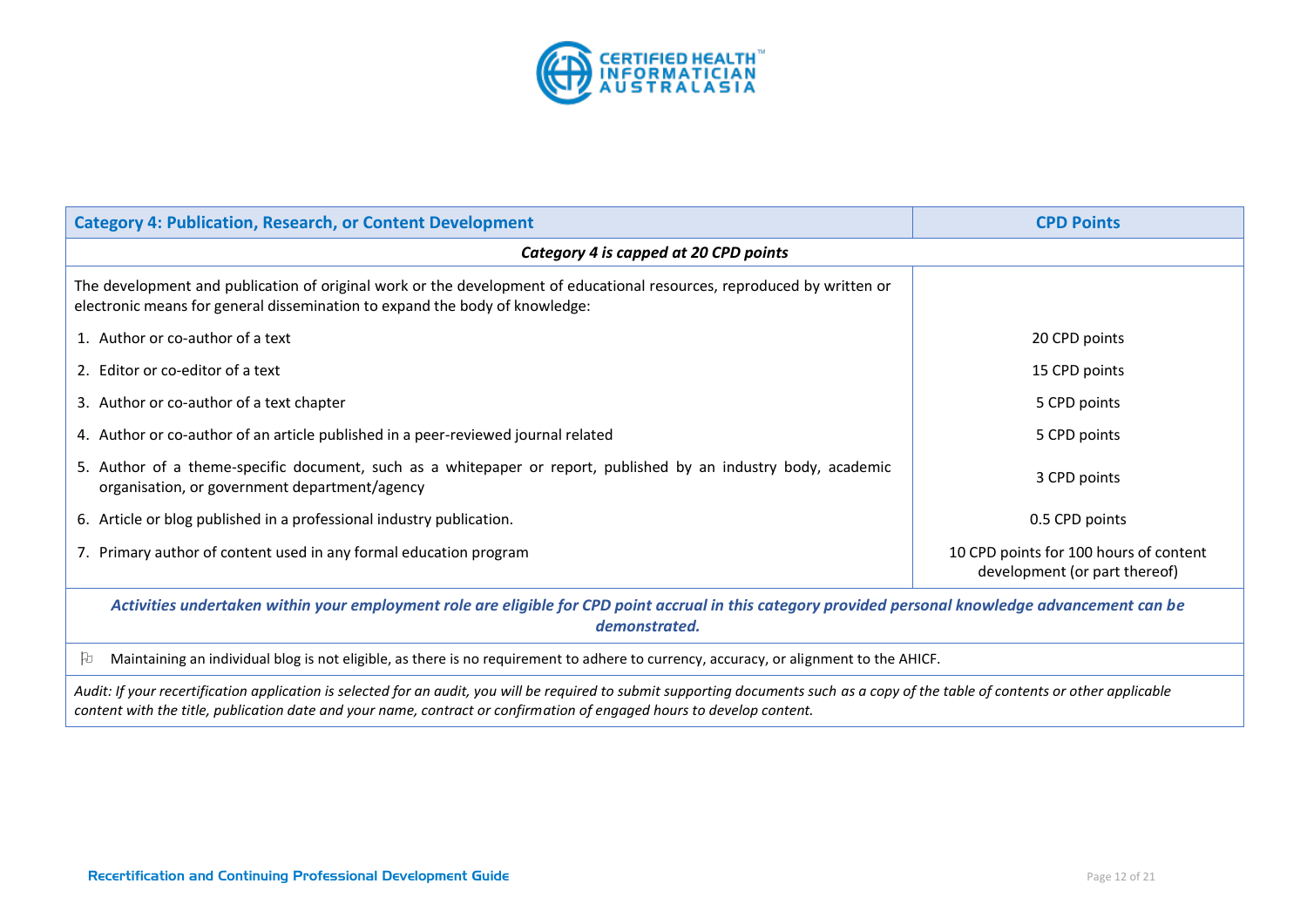

| <b>Category 5: Professional Service</b>                                                                                                                                                                                                                                                                                                                                                                                | <b>CPD Points</b>                                                                                                              |  |
|------------------------------------------------------------------------------------------------------------------------------------------------------------------------------------------------------------------------------------------------------------------------------------------------------------------------------------------------------------------------------------------------------------------------|--------------------------------------------------------------------------------------------------------------------------------|--|
| Category 5 is capped, see below sub-categories for capping                                                                                                                                                                                                                                                                                                                                                             |                                                                                                                                |  |
| 1. Complete one or more years of active volunteer service during your recertification cycle with an international, national,<br>state, or local related professional organisation/society where the service is related to health informatics. Accepted<br>volunteer activities include boards of directors, committees, work groups, task forces (unless required as part of work<br>responsibilities), and mentoring. | 5 CPD points for each year of service<br>(or part thereof), capped at 15 CPD points<br>during the 3-year recertification cycle |  |
| 2. Participate in the CHIA EC Bootcamp (attendance must be for the full duration)                                                                                                                                                                                                                                                                                                                                      | 10 CPD points for each bootcamp, capped at<br>30 CPD points during the 3-year recertification<br>cycle                         |  |
| Audit: If your recertification application is selected for an audit, you must submit the official description of your volunteer duties, a detailed description of 500 words or less, describing<br>the impact of this sensice on your ability to obtain new knowledge in health informatics. In addition, you will be required to provide supporting documentation of your volunteer                                   |                                                                                                                                |  |

*the impact of this service on your ability to obtain new knowledge in health informatics. In addition, you will be required to provide supporting documentation of your volunteer service: e.g. a copy of the official email or other documents from the organisation attesting to your service and the dates of the service.*

| <b>Category 6: CHIA Examination Question Writing</b>                                                                                                                                                                                                                                                                   | <b>CPD Points</b>                           |  |  |  |  |
|------------------------------------------------------------------------------------------------------------------------------------------------------------------------------------------------------------------------------------------------------------------------------------------------------------------------|---------------------------------------------|--|--|--|--|
| Category 6 is capped at 10 CPD points                                                                                                                                                                                                                                                                                  |                                             |  |  |  |  |
| Individuals who are interested in writing questions for the CHIA Examination can submit your interest by completing this<br>online form. The CHIA Program will supply you with material to guide question development and you will be asked to submit<br>the preliminary question(s) for consideration by the CHIA EC. | Up to 2 CPD points per EC approved question |  |  |  |  |
| Based on the quality of the question(s), the EC will determine how many CPD points can be allocated to the Examination<br>question(s).                                                                                                                                                                                 |                                             |  |  |  |  |
| <b>For Example:</b>                                                                                                                                                                                                                                                                                                    |                                             |  |  |  |  |
| If the question is well written and requires minimal to no changes to the question stem or multiple-choice answers, the question would be worth 2 CPD points                                                                                                                                                           |                                             |  |  |  |  |
| If the question requires changes to less than 50% of the question stem or multiple-choice answers, the question would be worth 1 CPD point                                                                                                                                                                             |                                             |  |  |  |  |
| If the question requires changes more than 50% of the question stem or multiple-choice answers, the question would be worth less than 1 CPD point and scaled down based on the<br>amount of changes                                                                                                                    |                                             |  |  |  |  |
| Audit: If your recertification application is selected for an audit, you must submit the official email from CHIA acknowledging your participation and the number of CPD points earned<br>and the date earned.                                                                                                         |                                             |  |  |  |  |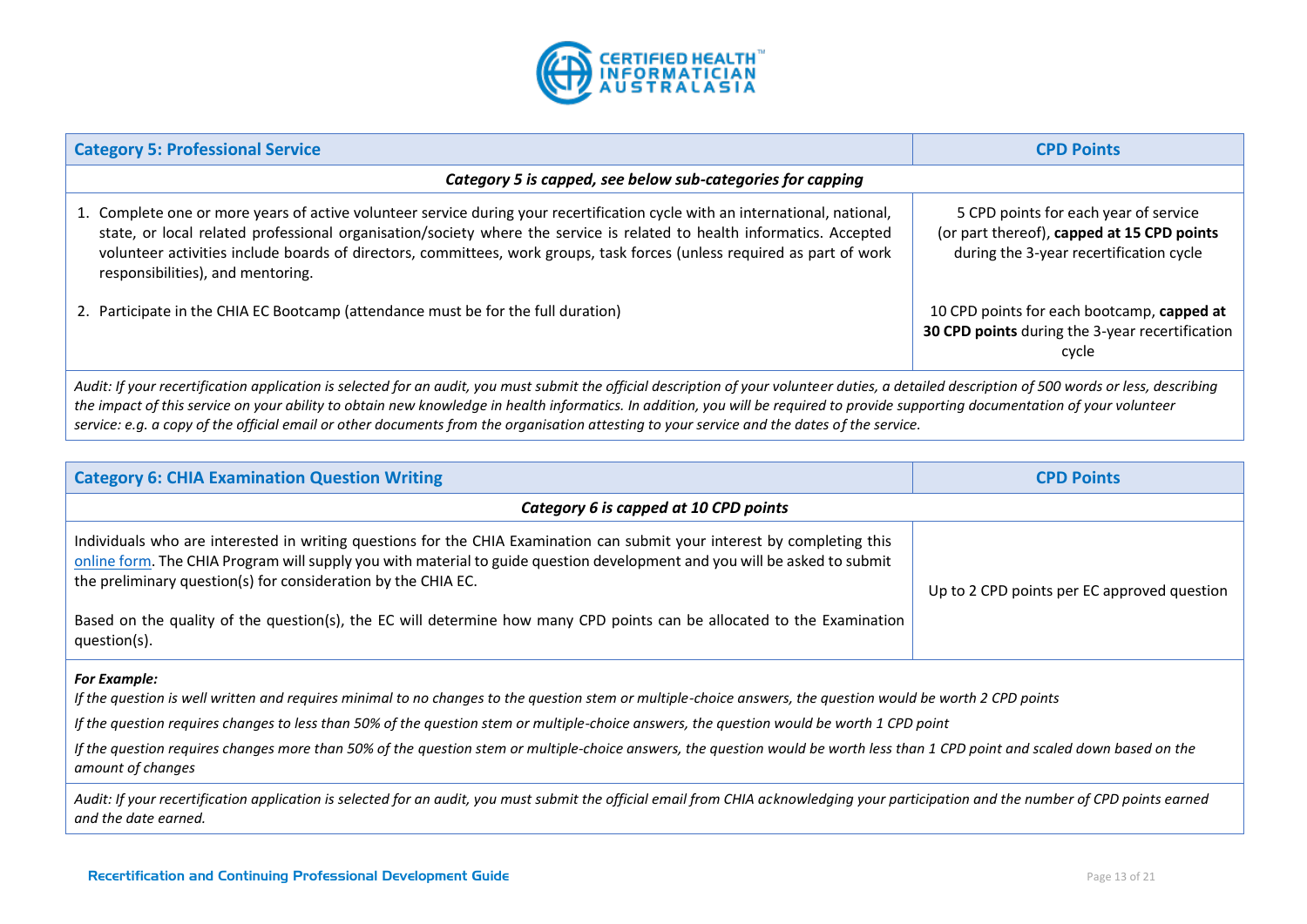

| <b>Category 7: Reviewing Publications</b>                                                                                                                                                              | <b>CPD Points</b>                                                                               |  |  |  |
|--------------------------------------------------------------------------------------------------------------------------------------------------------------------------------------------------------|-------------------------------------------------------------------------------------------------|--|--|--|
| Category 7 is capped at 10 CPD points                                                                                                                                                                  |                                                                                                 |  |  |  |
| The reviewing and examination of original work, reproduced by written or electronic means for review by experts in<br>preparation for conference presentation, journal publication, or thesis grading. |                                                                                                 |  |  |  |
| 1. Reviewer for conference submissions, both abstracts and/or full papers, organised by AIDH, HIMAA, HINZ, IMIA Medical<br>Informatics Europe, HIKM, HIMSS, AMIA, and so on                            | 0.5 points per conference per year,<br>a maximum of two conferences can be<br>claimed, per year |  |  |  |
| 2. Reviewer for health informatics journal publications.                                                                                                                                               | 1 point for reviewer                                                                            |  |  |  |
| 3. Editorial Reviewer for a health informatics journal.                                                                                                                                                | 1.5 point for reviewer                                                                          |  |  |  |
| 4. Review of Master's or Doctoral thesis.                                                                                                                                                              | 2 points per thesis                                                                             |  |  |  |
| Audit: If your recertification application is selected for an audit, you will be required to submit supporting documents such as an email confirming your role as a reviewer.                          |                                                                                                 |  |  |  |

| <b>Category 8: Reading of Articles and Journals</b>                                                                                                                                                                                                            | <b>CPD Points</b>                                                                         |  |  |  |
|----------------------------------------------------------------------------------------------------------------------------------------------------------------------------------------------------------------------------------------------------------------|-------------------------------------------------------------------------------------------|--|--|--|
| Category 8 is capped at 5 CPD points                                                                                                                                                                                                                           |                                                                                           |  |  |  |
| Reading of relevant articles and journals where the content of an article is relevant to health informatics, and a brief<br>reflection of knowledge expansion resulting from the reading.                                                                      | 0.25 points per article,<br>a maximum of 5 CPD points can be claimed,<br>per 3-year cycle |  |  |  |
| The CPD Journal has the necessary columns for this documentation. The journal citation should be entered into the ACTIVITY/NAME column and a brief outline of your<br>闱<br>reflection of the publication should be entered in the DESCRIPTION/SYNOPSIS column. |                                                                                           |  |  |  |
| Audit: If your recertification application is selected for an audit, you will be required to submit supporting documents such as an email, or link confirming your reading activities.                                                                         |                                                                                           |  |  |  |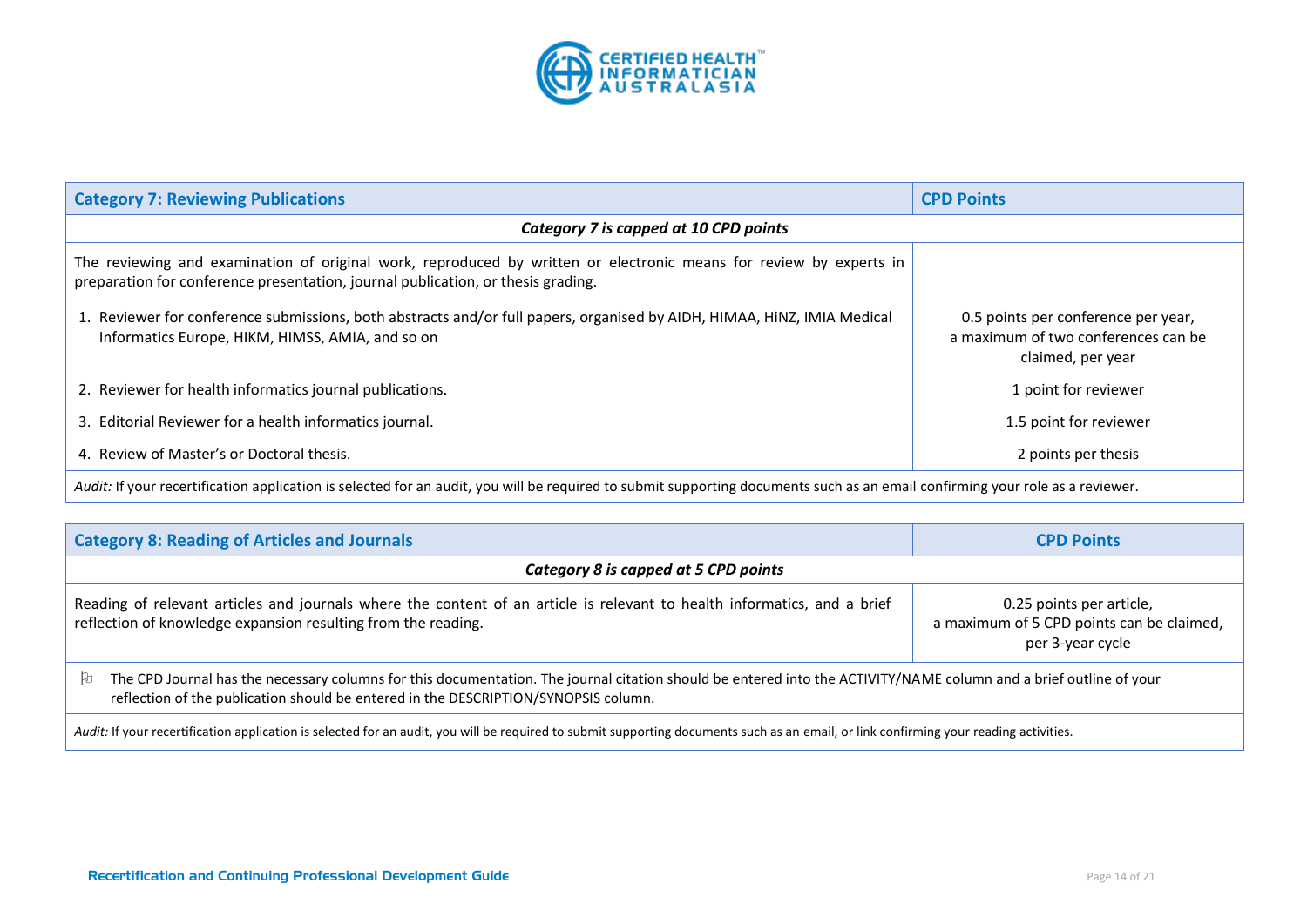

### <span id="page-14-0"></span>5.4 Relevance and linkage of activities

CPD points must be **relevant** to the competency statements in the AHICF to be eligible for continuing professional development credit. The process is self-directed, driven by the CHIA and not the employer, and includes both formal and informal learning.

It is the responsibility of the applicant to clearly identify the **linkage** to health informatics and the competency statement for the identified categories of CPD activities.

Activities must **relate** to health informatics knowledge, and not generic health knowledge. Attending a two-hour public health seminar that focused on participants identifying challenges in their individual research studies would not relate to health informatics knowledge, however a seminar focussing on how to select appropriate epidemiological approaches for qualitative research would relate. Authoring a text chapter on project management would not relate to health informatics, however a text chapter addressing project management during a clinical information system implementation would relate.

Applicants are **responsible** for demonstrating a clear alignment of the information in the CPD Journal to health informatics knowledge. If the title of the activity in the **Activity Name column** does not clearly identify alignment, such as Webinar – How will we recognise the new normal in a post-pandemic era, the applicant should elaborate on the alignment in the **Description/Synopsis column**, such as Four speakers discussed the prominence of telehealth and digital applications during the pandemic, and how they will continue to feature in the delivery of healthcare with changes to federal government reimbursement structures.

Where an activity encompasses many speakers or presenters, points will only be awarded for those parts of the event that align with the AHICF competency statements.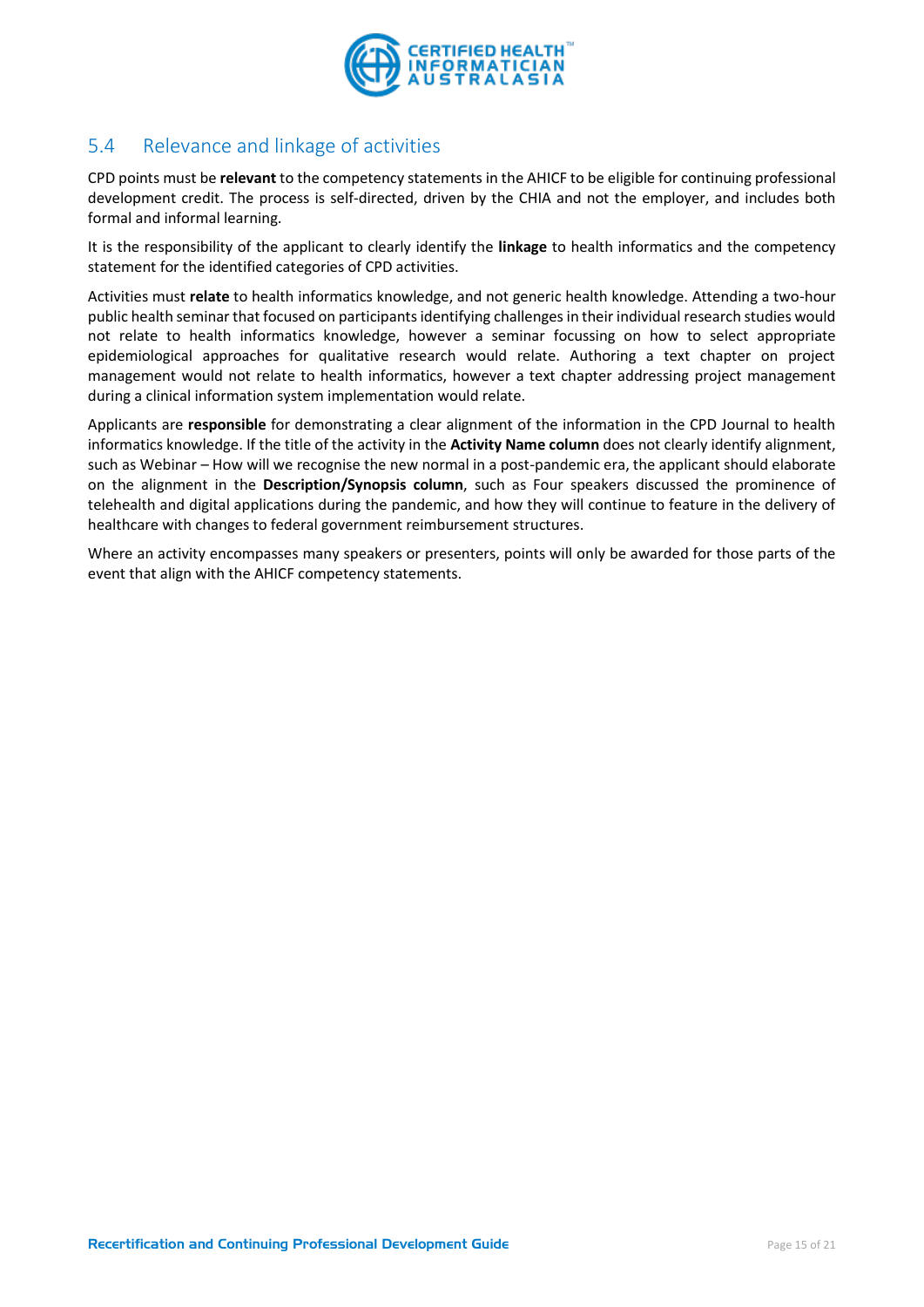

# <span id="page-15-0"></span>6 Maintaining your CHIA Credential

Health informatics is a dynamic field and maintaining the currency of health informatics knowledge is as important as gaining it in the first place. Accordingly, the CHIA credential holds for a three-year period only, after which it is either renewed or it lapses.

### <span id="page-15-1"></span>6.1 The benefits of CHIA renewal

- Return on investment from the high value of being a CHIA
- Professional prestige helps you remain competitive in a tough job market
- Demonstration of your ongoing commitment and competence in health informatics
- The growth and support of CHIA by individuals benefits the profession and industry as a whole through recognition of the health informatics profession
- Networking opportunities with your peers who share your level of expertise
- Continue to use your certification credentials without recertification, you must cease to use your CHIA credential after your expiration date
- Avoid needing to resit the CHIA Examination (failure to renew by your expiration date will require re-sitting the CHIA Examination to maintain your CHIA credential)

### <span id="page-15-2"></span>6.2 The benefits of engaging in CPD activities

Engaging in CPD activities encourages the CHIA to:

- manage their own scholarship and growth through independent lifelong learning
- improve and broaden relevant and current knowledge, expertise and competence
- maintain and develop skills to perform as effectively as possible in a variety of roles
- identify knowledge gaps through proactive learning that require resolution
- keep pace with other colleagues in the profession
- increase interest and engagement in work activities
- access research-led insights to influence change, inspire action, and challenge the status quo
- ensure they practise safely and legally in line with changing policies and legislation
- engage in activities that provide opportunities to speak and network with experts in the profession
- enhance public confidence and career opportunities
- advance the body of knowledge within the profession.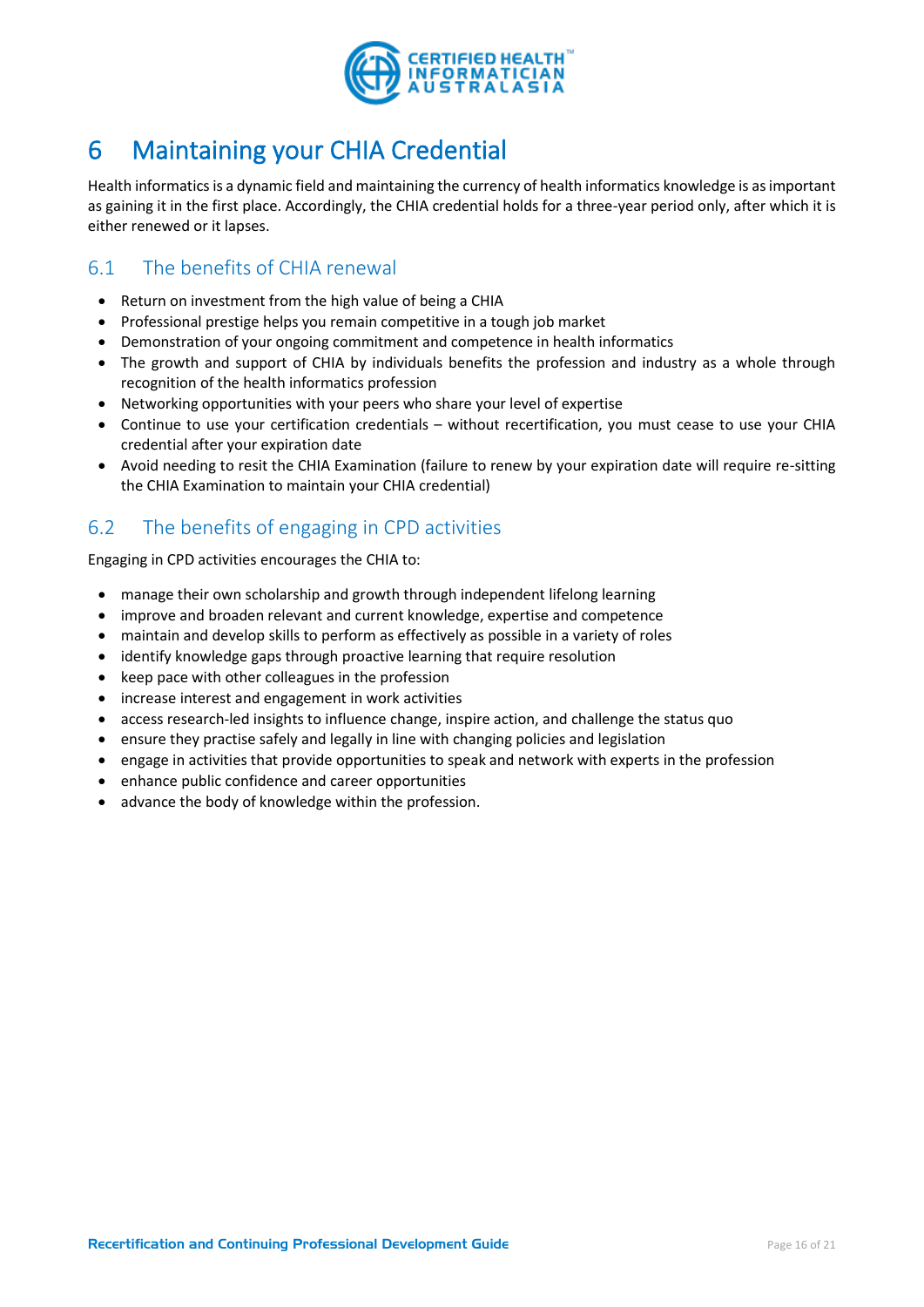

<span id="page-16-0"></span>

### <span id="page-16-1"></span>7.1 Recording your CPD points

CHIAs are encouraged to plan ahead for their self-development and to reflect upon how each CPD activity strengthens their development in the six AHICF domains. More detailed information on the AHICF can be found on the [CHIA website.](http://www.healthinformaticscertification.com/competency-framework/)

CHIAs must keep their own CPD record capturing the information provided. A template in Excel is available for your use and can be downloaded from th[e CHIA website.](http://www.healthinformaticscertification.com/recertification/) A copy of this CPD Journal must be submitted as evidence of having undertaken the requisite amount of relevant CPD activity. Further documentation may be requested to validate the journal entries.

We are investigating options to enable this recording to be fully electronic/online. When an appropriate tool is identified, you will be notified.

### <span id="page-16-2"></span>7.2 Reporting your CPD points

You may report your CPD points to CHIA as early as six months prior to your expiry of credential date. You will receive instructions via email from the CHIA Program.

Failure to report your CPD points by the expiry of credential date will revoke your CHIA status. You will receive instructions via email from the CHIA Program.

### <span id="page-16-3"></span>7.3 Recertification fee

AIDH Member Fee<sup>2</sup> - \$175; Non-Member Fee - \$250

### <span id="page-16-4"></span>7.4 Reinstatement of credential

Individuals whose credential has been revoked or expired may only be reinstated through resitting and passing the CHIA Examination.

# <span id="page-16-5"></span>8 Audits

A percentage of recertification applications are randomly selected for audit each year. Individuals selected for audits will be notified via email. If you are selected for audit, you will be required to provide documented proof <sup>3</sup>of all CPD activity reported on the CHIA Recertification Form within 30 days of notification. If you are unable to provide documented proof within 30 days, your certification will be considered revoked.

If all documents are complete and the appropriate number of CPD points is accounted, you will be notified that your recertification is valid and will be issued an updated certificate within two weeks of your notification of validity. If it is determined that some CPD points are not applicable, you may be granted additional time to submit or earn additional replacement CPD points.

<sup>&</sup>lt;sup>2</sup> Applicable membership categories for AIDH - FAIDH, AFAIDH, Individual, Organisational Nominee, Honorary

 $3$  Documented proof will be via email or upload online. You will be notified by the CHIA Program of the process at the time.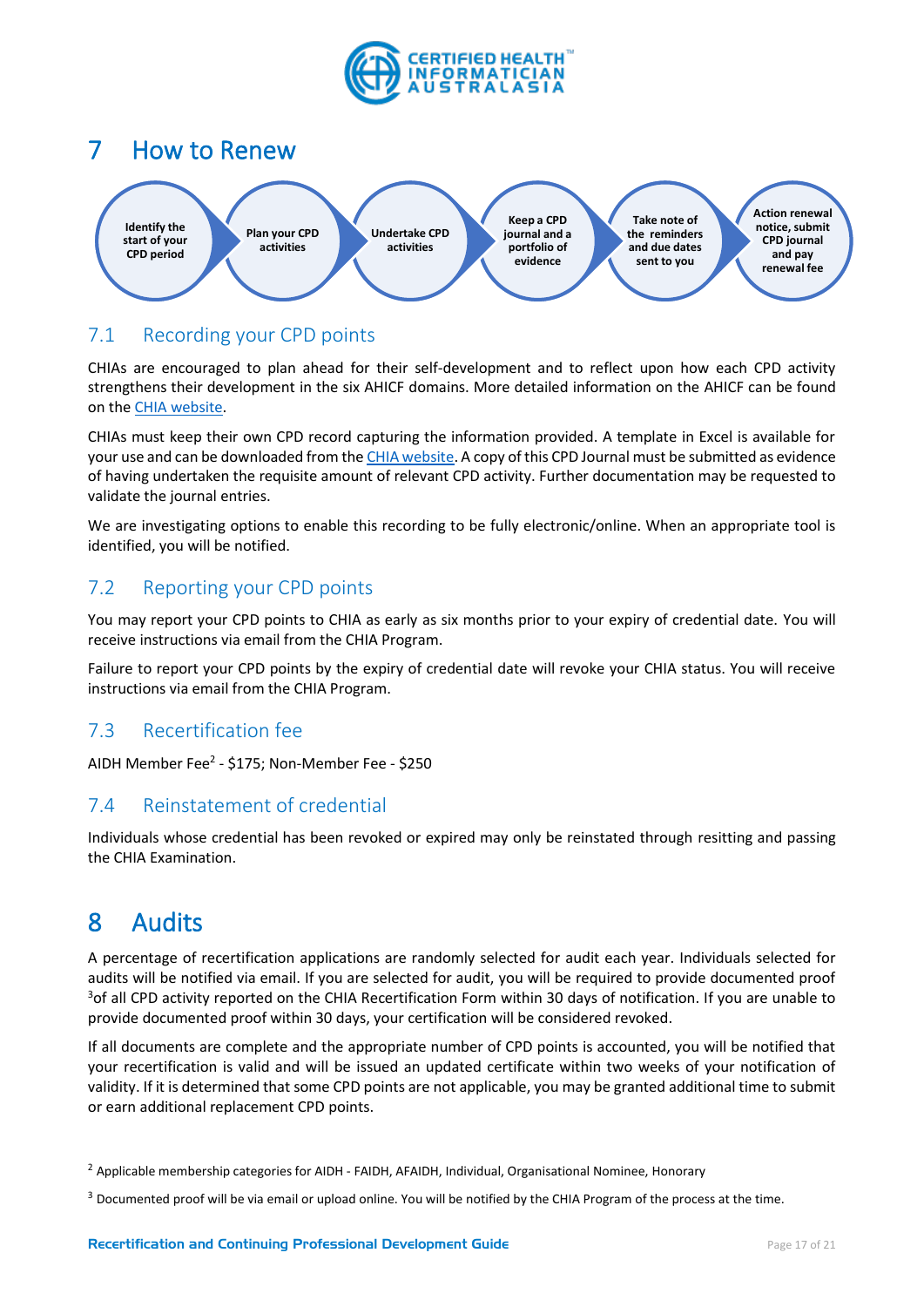

# <span id="page-17-0"></span>9 Extensions and Waivers

#### <span id="page-17-1"></span>9.1 Waiver of CPD requirements

The CHIA EC may for good cause waive or reduce the CPD requirement. Individuals may request a temporary waiver by submitting a written request to the CHIA Examination Committee for consideration. A Temporary Waiver may waive or reduce your recertification requirement due to extenuating circumstances and/or hardships (for example, financial hardship, illness, unforeseen circumstances, and natural catastrophes).

#### <span id="page-17-2"></span>9.2 Extensions for completion of CPD requirements

The CHIA EC may grant an extension of time to complete the number of CPD points required for a recertification cycle. An extension of time shall not relieve the individual of the responsibility for completion of the CPD requirements. Individuals may request an extension by submitting a written request to the CHIA EC for consideration.

Extensions may be given for additional time beyond the three years but are limited to circumstances surrounding extended parental leave or carer responsibilities or extended unforeseen illness. The duration of the extension will be limited and will be considered in association with how many points you have managed to obtain and what the circumstances are.

Requests for waivers or extensions must be made **no less than three months prior** to your scheduled recertification date.

Requests for waivers or extensions should be sent to[: certification@digitalhealth.org.au](mailto:certification@digitalhealth.org.au)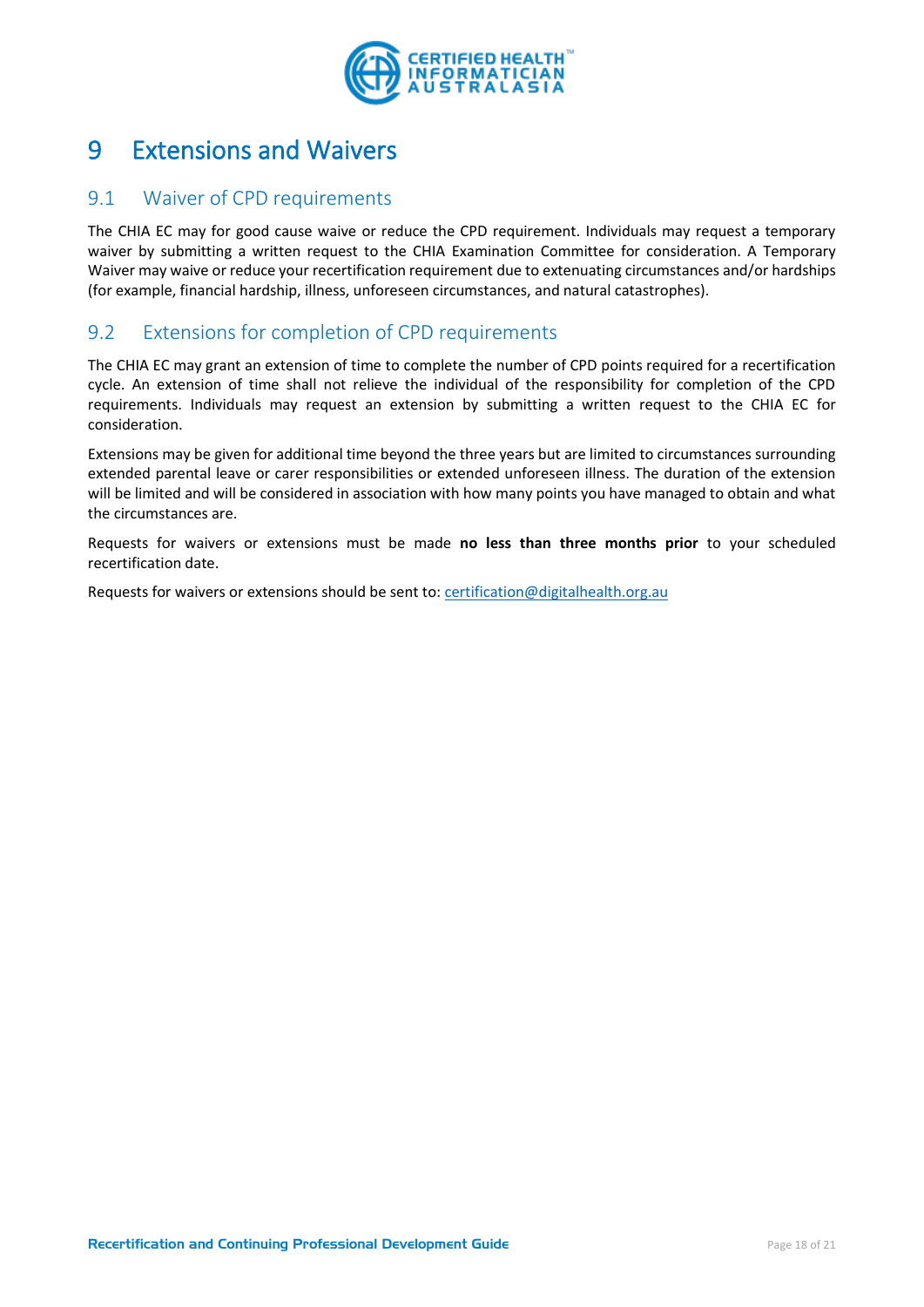

# <span id="page-18-0"></span>10 Frequently Asked Questions

#### Q1. How can I earn CPD points?

AIDH and HIMAA offer many opportunities to earn CPD points through conferences, meetings, events, webinars, and other activities that qualify for CPD points. Look for the CHIA CPD logo on the relevant schedule of events.



#### Q2. Why should I keep my CHIA current?

You've done the hard yards by studying for and successfully passing the CHIA Examination. Don't let your success be short-lived. Continuing professional development is important because it assures you continue to be competent as a health informatician, especially given the rapid pace of change of technology and digital health innovation.

Plus, without recertification you must cease to use your CHIA credential after your expiration date. As long as you don't let your credential lapse, you will avoid needing to resit the CHIA Examination. Failure to renew by your expiration date will require resitting the CHIA Examination to reinstate your CHIA credential.

#### Q3. Can I use CPD points earned through organisations other than HIMAA and AIDH?

Yes. The CHIA EC will accept CPD points earned through other organisations provided they are valid CPD activities and are relevant to health informatics.

| <b>Provider /</b><br><b>CPD Category</b><br><b>Source</b> |                                       |                     | <b>Activity Description</b>                                                                                        | <b>CPD</b><br><b>Points</b> |
|-----------------------------------------------------------|---------------------------------------|---------------------|--------------------------------------------------------------------------------------------------------------------|-----------------------------|
|                                                           | 1. Event<br>Participation             | <b>AIDH</b>         | Australian Telehealth Conference – attended both days                                                              | 12                          |
|                                                           | 3. Presentations                      | HIMAA<br>conference | Guest speaker on information management in aged care<br>provision (60 minutes)                                     | 4                           |
|                                                           | 4. Publications<br>and/or<br>Research | AMIA                | Authored an article published in JAMIA on the use of health<br>ICT to manage medications in a primary care setting | 5                           |
|                                                           | 1. Event<br>Participation             | <b>AIDH</b>         | Attended a two-hour seminar on the fundamental elements<br>of clinical decision support systems                    |                             |

#### Q4. What are some examples of how I can earn CHIA recertification points by CPD activity?

#### Q5. How can I find out how many CPD points I have earned so far?

Individuals must track their own CPD points earned during a CPD cycle. The CHIA Program does not track your participation in professional development activities.

#### Q6. When do I renew?

Your CHIA credential must be renewed every three years. The CHIA Program will contact you to request your confirmation of completion of the necessary CPD points and payment of renewal fees. We will send you reminders at 24, 12, six and one month prior to expiration of your certification.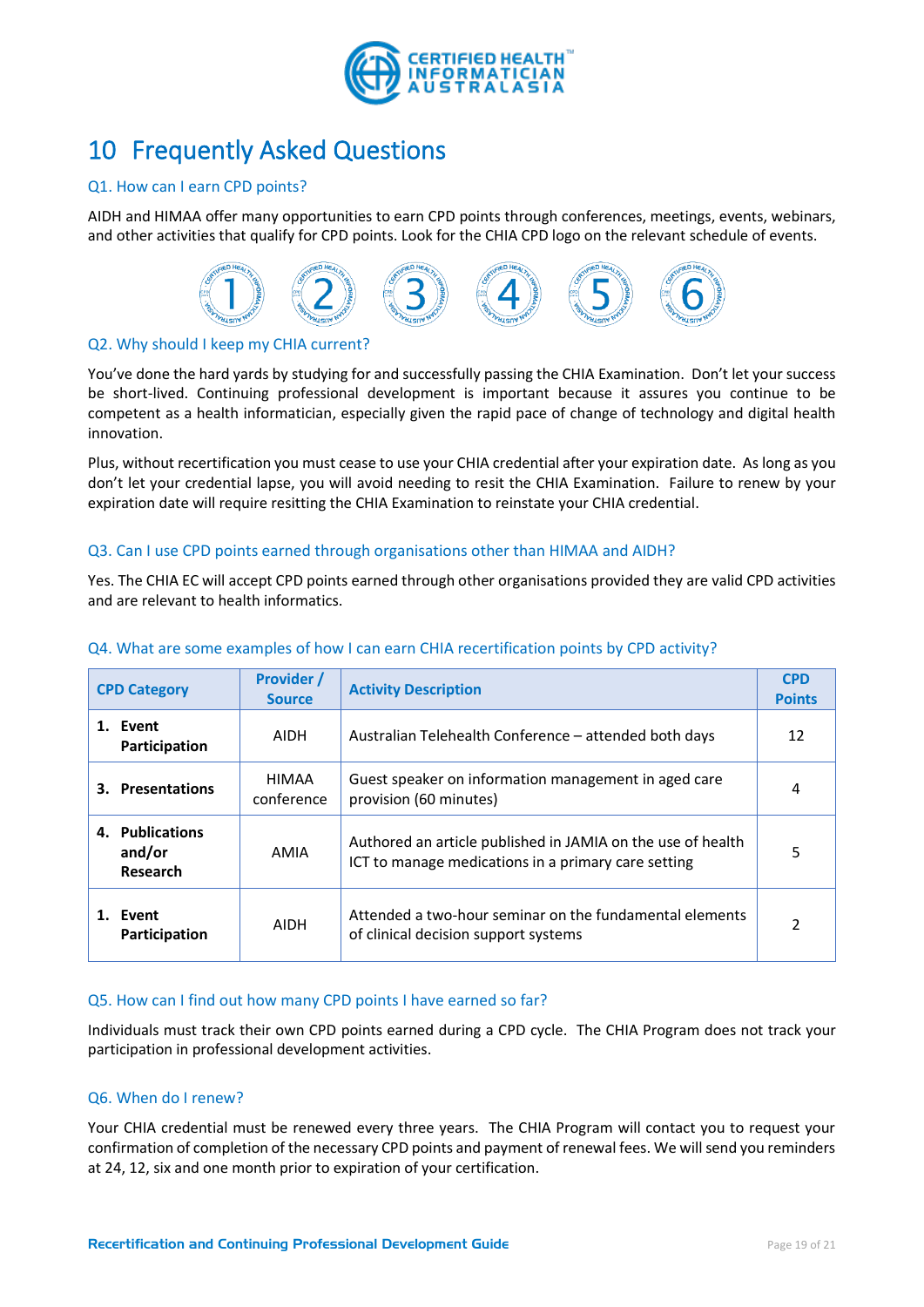

#### Q7. What should I do with my CPD documentation?

You are NOT required to submit your full CPD documentation at the time of renewal. You are required to submit your CPD journal **only** and your accompanying fee.

However, you must save your CPD records and associated evidence documentation in a safe place in the event you are contacted for an audit.

#### Q8. Do CPD points carry over from one triennium to another?

No. You can only claim CPD points earned during your current three-year recertification cycle.

#### Q9. What if I do not have enough CPD points to renew and maintain my certification?

If you do not have the required CPD points by the end of your CPD period, you can choose to resit the CHIA Examination to make up for the shortfall in your CPD Journal. If you do not want to resit the CHIA Examination and cannot submit a complete CPD journal, your certification will be revoked.

Once your certification is revoked, you are no longer certified, and your certification can only be reinstated by retaking and passing the CHIA Examination. The CHIA EC provides the opportunity to request an extension or waiver in extenuating circumstances.

#### Q10. What happens if I do not renew on time?

If you fail to renew on time, your certification will be revoked. Once your certification is revoked, you are no longer certified, and your certification can only be reinstated by re-taking and passing the CHIA Examination.

#### Q11. What happens if I am audited?

In order to ensure high standards of competency and continuing professional development, CHIA will conduct random audits. If audited, you will be required to provide documented proof of all CPD activity within 30 days of notification. If you are unable to provide documented proof within 30 days, your certification will be considered revoked.

If all documents are complete and the appropriate number of CPD points is accounted, you will be notified that your recertification is valid and will be issued an updated certificate within two weeks of your notification of validity. If it is determined that some CPD points are not applicable, the CHIA EC may allow additional time for you to submit or earn additional replacement CPD points.

#### Q12. What are some examples of evidence I should retain?

| <b>Evidence</b>                     | <b>Example</b>                                                  |
|-------------------------------------|-----------------------------------------------------------------|
| Proof of attendance at a conference | An official confirmation of registration, copy of a completed   |
|                                     | attendance register, or a certificate of attendance             |
| Delivered a presentation            | An official program or agenda, or URL to conference proceedings |

#### Q13. Is there a cost to retain my certification?

Renewal fees will be invoiced to CHIAs and must be paid within the due date specified to avoid lapsed certification. Fees are: AIDH Member Fee<sup>4</sup>: \$175, Non-Member Fee: \$250

<sup>4</sup> Applicable membership categories for AIDH - FAIDH, AFAIDH, Individual, Organisational Nominee, Honorary.